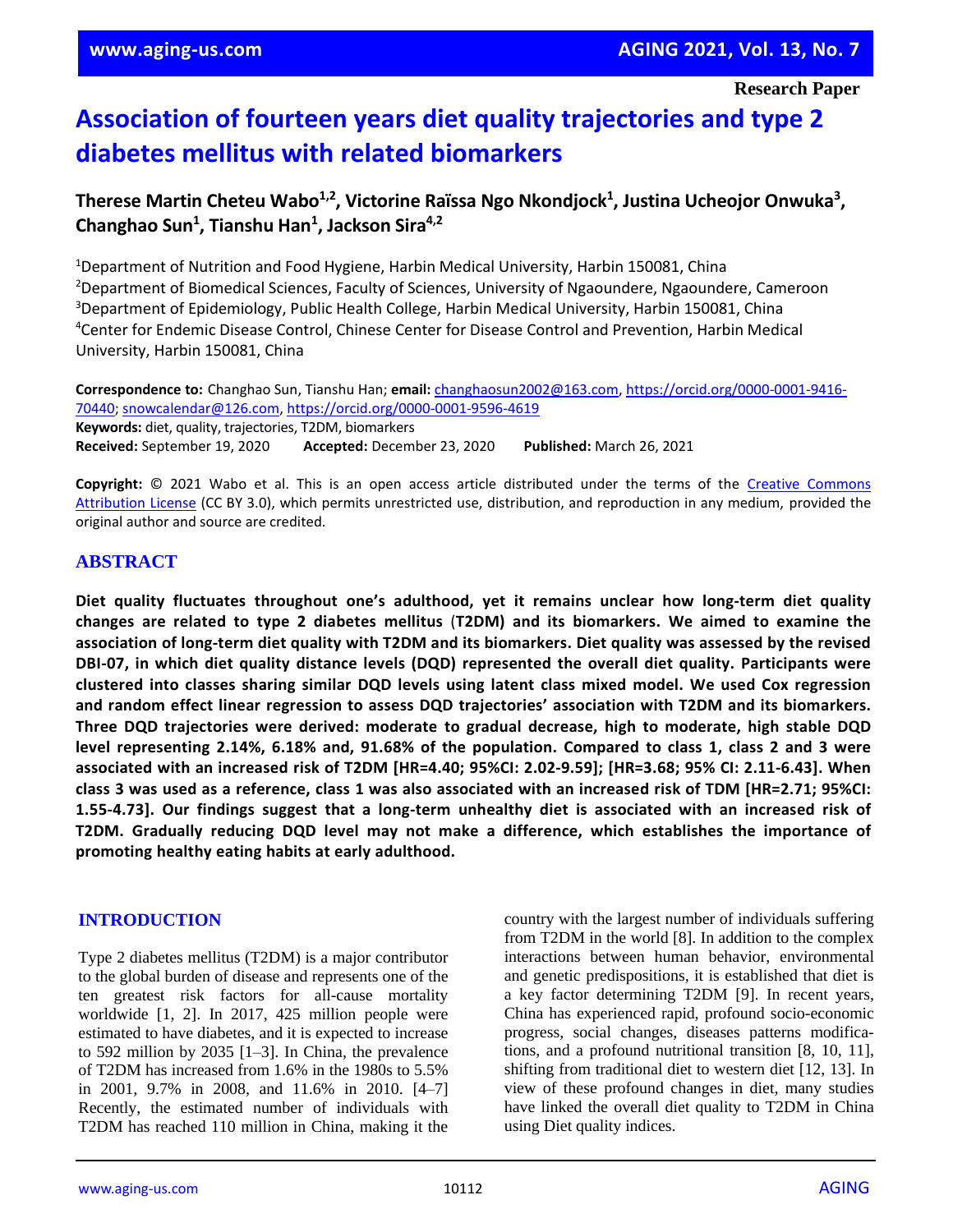Diet quality indices are implements used to evaluate individuals' overall diet quality, examine the dietdisease relationships in a population, and set recommendations for good health outcomes [14, 15]. Several studies have assessed Chinese adults' diet quality and reported an imbalanced diet quality with diet patterns. They were characterized by low intake of fruits, vegetables, legumes, milk, nuts, and high intake of meat products, salt, alcohol, which has been associated with T2DM and other chronic diseases [16–20]. However, these studies have focused on the significant role of the overall diet quality in predicting T2DM, including diet quality from only one point in time [14, 15, 21, 22]. Assessing the overall diet quality at baseline implies ignoring the variation of food consumption, and consequently, may not capture the long-term cumulative effects of diet quality changes on T2DM. Since diet quality fluctuates and is unsteady throughout one's adulthood, it remains unclear how long-term diet quality changes are related to T2DM and its biomarkers. Hence, in this study, we used repeated dietary data for Chinese adults between 1997-2011 to examine the association of long-term changes in diet quality scores as assessed by the revised DBI-07 (Diet Balanced Index-2007) with T2DM and its biomarkers. To represent the long-term diet quality changes, we used latent class mixed models (LCMM) to identify participants with similar diet quality scores and cluster them into classes. The identified classes were used as an exposure to evaluate the future risk of T2DM and its biomarkers among Chinese adults.

## **RESULTS**

#### **Diet quality distance trajectories**

We identified three trajectories with comparable DQD throughout 14 years of diet intake, as shown in Figure 1. The first trajectory labelled class 1 represented 2.14 % of the participants with a moderate to persistent decline of DQD level corresponding to Chinese adults who decreased their DQD level from moderate to low. The second trajectory identified as class 2 represented 6.18% of the participants with a high to persistently moderate DQD level, which corresponds to Chinese adults with a high DQD level at early adulthood whose level persistently declined and remained moderate with age. The third trajectory, named class 3, represented 91.68% of the participants with a persistently high trajectory for those with a high DQD level throughout adulthood. According to the elevated DQD level found in all trajectories, we defined the three classes as lower unhealthier group, moderate unhealthier group, and higher unhealthier group for class 1, class 2, and class 3.

#### **Participants' characteristics by trajectory class**

Participants within the three DQD trajectories class had distinct clinical profiles, as shown in Table 1. Significant differences in sex, age, DBP among the three classes were observed. The proportion of men was the largest in class 2 (68.8%), and women were more represented in class 3 (53.6%). Participants in class 1 were younger (mean  $(SD) = 38.48$   $(10.78)$ ), while participants in classes 2 and 3 were relatively older  $(mean (SD) = 48.02 (8.51) and (mean (SD) =$ 45.01(11.32)) years respectively. The DBP significantly varied across different trajectories. There was no significant difference in BMI, PAL, SBP, hypertension status, smoking status across DQD trajectories (*p-value > 0.05).* Significant distinct demographic profiles were also observed across trajectories. The participants in the first class tended to have higher education (10.7%), with a high urbanicity index (56.0%), lived in the northern region (60.9%), all *p-value* < 0.05. Participants of all classes tended to live in rural areas, with the highest percentage of 67.5% represented in the third class.

#### **Participants' food components scores frequency**

Table 2 shows the scores for the DBI-07 food subgroups and the participants' percentages with each score. Excessive (DBI-HBS) and insufficient (DBI-LBS) food intake were coexistent. In total, 43.6% and 32.6% of the participants consumed red meat products, poultry, and game in insufficient and excessive amounts, respectively. Cooking oil, alcohol, and salt were consumed in suitable quantities; almost 100% of the participants obtained a score of 0. Overall, 62% of the participants had high cereals intake, and 13.7% had reached the maximum score of  $+12$ . Fruits, vegetables, dairy, diet variety, drinking water, soybean, eggs, fish, and shrimp were consumed in small quantities by the majority. Almost 40% had a score between -8 and -7 for water intake, 47.4% of adults had a score between -6 and -5, representing the lower scores for soybean intake, 96.7%, 80.3%, and 75.1% of the participants had the lower score for dairy, fruits, fish, and shrimps' intake respectively. Only 1.4%, 0.2%, 2%, and 0% had a score of 0 for water, dairy, fruits, and diet variety, respectively.

#### **Participants' food subgroups intake by DQD trajectory class**

We observed significant differences in most food subgroups intake across all trajectories, as shown in Table 3. Participants of all trajectories had a significantly different intake of almost all food subgroups. Diet patterns across all classes tended to be low in alcohol, salt, cooking oil, fruits, dairy, diet variety, water, with sufficient vegetable intake. Cereals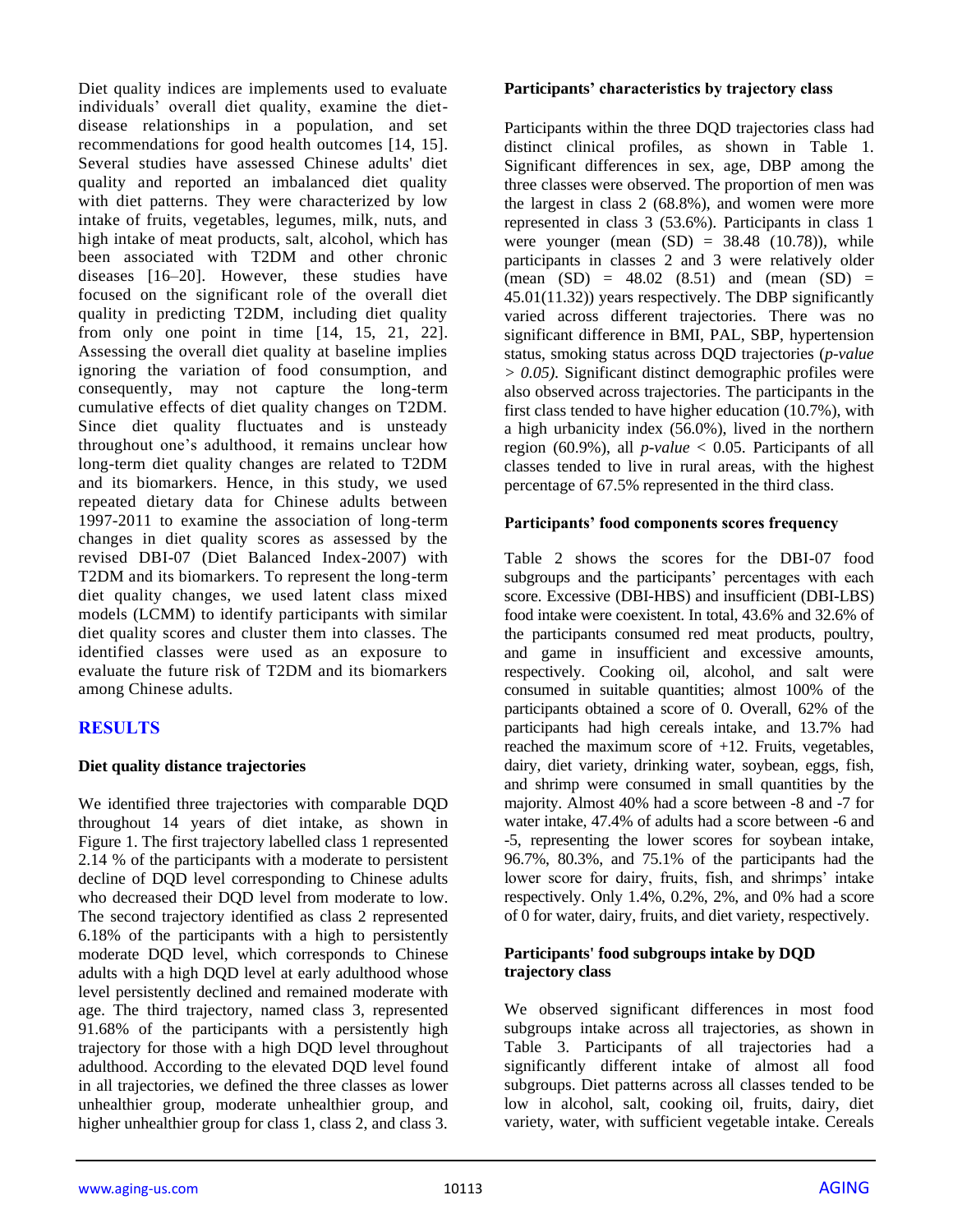were consumed in appropriate amounts in class 3 (mean  $(SD) = 433.35g (290.30)$ , while class 1 and class 2 had higher cereals' intake. Participants across class 3 had the lowest intake of meat products (mean (SD) = 38.19g (66.01)), alcohol (mean (SD) =  $0.6g$  (2.8)), fish (mean

 $(SD) = 23.11g$  (48.04)), fruits (mean  $(SD) = 29.97g$  $(96.22)$ ), eggs(mean  $(SD) = 20.65g(32.46)$ ), dairy (mean  $(SD) = 5.01g(30.49)$ ), diet variety(mean  $(SD) =$ 59.08g (36.73)) and water(mean (SD) = 539.42 L (215.71)). Although they were all consumed in



**Diet quality trajectories** 

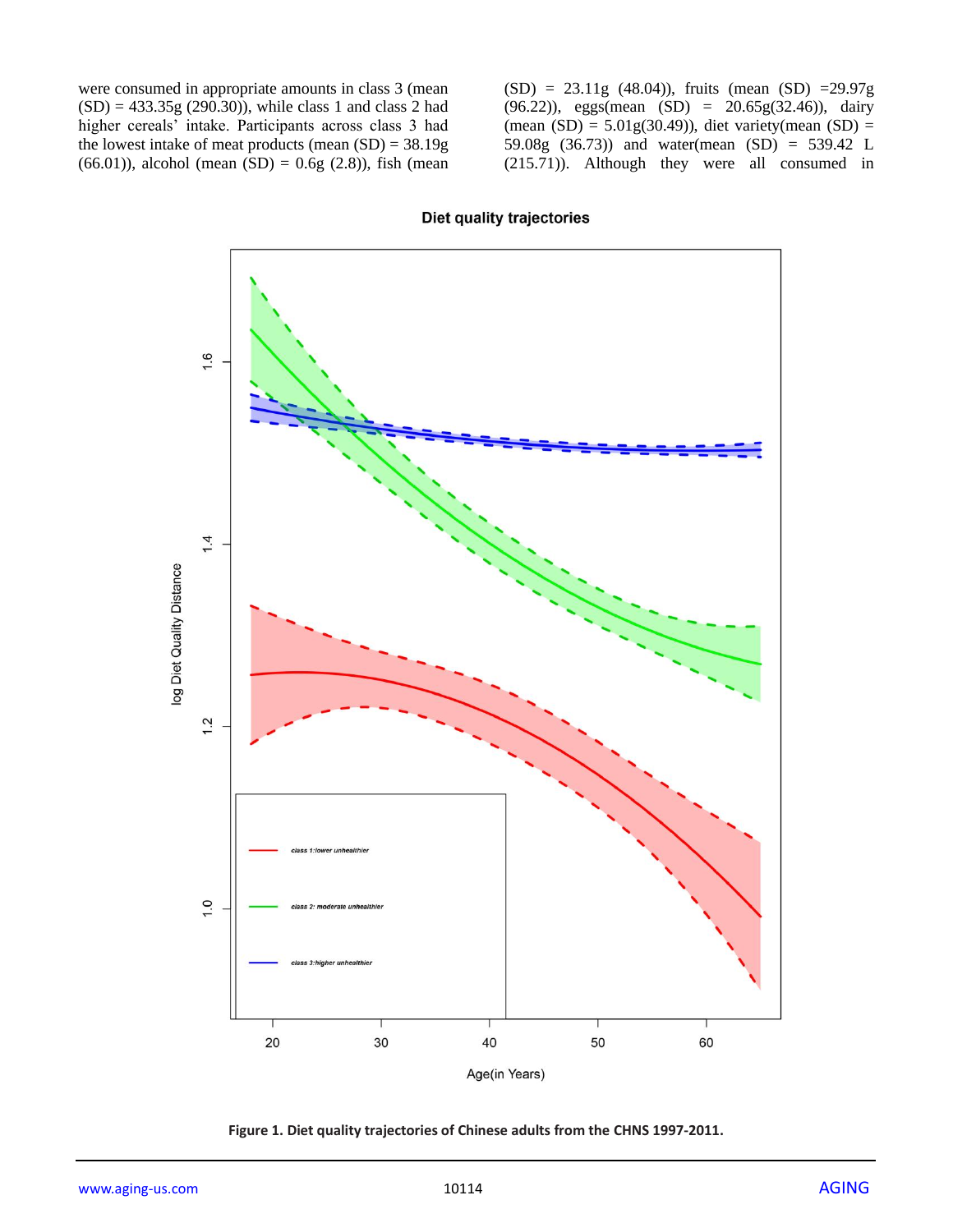| Table 1. Participants' characteristics by trajectory class. |  |  |
|-------------------------------------------------------------|--|--|
|-------------------------------------------------------------|--|--|

|                           |                   | <b>Trajectories</b> |                    |         |
|---------------------------|-------------------|---------------------|--------------------|---------|
| <b>Baseline variables</b> | Class1 $(n=173)$  | Class 2 $(n=500)$   | $Class3(n=7415)$   | p-value |
| Age (years)               | 38.48 (10.78)     | 48.02 (8.51)        | 45.01(11.32)       | < 0.001 |
| Gender (%)                |                   |                     |                    | < 0.001 |
| Male                      | 65.5              | 68.8                | 46.4               |         |
| Female                    | 34.5              | 31.1                | 53.6               |         |
| Income                    | 2387.30 (3998.56) | 3213.82 (6325.49)   | 5002.58 (10422.08) | < 0.001 |
| BMI (kg/m <sup>2</sup> )  | 22.11 (3.91)      | 22.13 (3.59)        | 22.00 (3.80)       | 0.277   |
| PAL(MET-h/week)           | 268.86 (219.34)   | 268.29 (218.76)     | 265.05 (211.67)    | 0.741   |
| $SBP$ (mmHg)              | 115.81 (16.03)    | 116.87 (16.64)      | 116.03 (16.56)     | 0.095   |
| $DBP$ (mmHg)              | 76.26 (10.59)     | 76.44 (10.85        | 75.61 (10.74)      | 0.002   |
| Urban Index               | 67.72 (19.53)     | 61.65 (21.29)       | 60.60 (20.33)      | < 0.001 |
| Energy (Kcal)             | 1944.50 (609.45)  | 2040.23 (642.88)    | 2056.25 (634.99)   | < 0.001 |
| Regions (%)               |                   |                     |                    | < 0.001 |
| North                     | 60.9              | 51.5                | 26.4               |         |
| Central                   | 22.8              | 27.7                | 36.2               |         |
| East                      | 16.3              | 20.9                | 37.4               |         |
| Area (%)                  |                   |                     |                    | < 0.001 |
| Rural                     | 54.4              | 58.4                | 67.5               |         |
| Urban                     | 45.6              | 41.6                | 32.5               |         |
| Urbanicity (%)            |                   |                     |                    | < 0.001 |
| Low                       | 17.8              | 30.6                | 30.2               |         |
| Medium                    | 26.2              | 26.8                | 31.6               |         |
| High                      | 56.0              | 42.6                | 38.3               |         |
| Smoking status (%)        |                   |                     |                    | 0.318   |
| Yes                       | 91.2              | 87.6                | 89.5               |         |
| N <sub>o</sub>            | 8.8               | 12.4                | 10.5               |         |
| Education level (%)       |                   |                     |                    | < 0.001 |
| Illiteracy                | 14.9              | 21.8                | 23.3               |         |
| Low                       | 51.1              | 51.5                | 53.2               |         |
| Medium                    | 23.3              | 18.6                | 18.4               |         |
| High                      | 10.7              | 8.2                 | 5.1                |         |
| Hypertension (%)          |                   |                     |                    | 0.09    |
| Yes                       | 10.9              | 14.2                | 12.9               |         |
| No                        | 89.1              | 85.8                | 87.1               |         |

Continuous variables are expressed as mean (SD); and categorical variables as percentage (%).

| Table 2. Score for the DBI-07 food subgroups and percentages of the participants with each score. |  |  |
|---------------------------------------------------------------------------------------------------|--|--|
|---------------------------------------------------------------------------------------------------|--|--|

| Score           | <b>Cereals</b> | <b>Vegetables</b> | fruits       | Dairy | soybean | Red meat<br>products<br>poultry<br>and game | Fish<br>and<br>shrimp | Eggs | Cooking<br>oil | <b>Salt</b> | <b>Alcohol</b> | <b>Diet</b><br>variety | <b>Drinking</b><br>water |
|-----------------|----------------|-------------------|--------------|-------|---------|---------------------------------------------|-----------------------|------|----------------|-------------|----------------|------------------------|--------------------------|
| $(-12) - (-11)$ | 13             |                   |              |       |         |                                             |                       |      |                |             |                | 18.8                   | 1.9                      |
| $(-10) - (-9)$  | 2.9            |                   |              |       |         |                                             |                       |      |                |             |                | 9.6                    | 22.1                     |
| $(-8) - (-7)$   | 4.4            |                   |              |       |         |                                             |                       |      |                |             |                | 29                     | 39.9                     |
| $(-6) - (-5)$   | 0.8            | 0.3               | 80.3         | 96.7  | 47.4    |                                             |                       |      |                |             |                | 30.4                   | 23.4                     |
| $(-4) - (-3)$   | 1.5            | 35.3              | 12.5         | 1.4   | 8.8     | 23.8                                        | 75.1                  | 43.9 |                |             |                | 11                     | 8.6                      |
| $(-2) - (-1)$   | 3.2            | 28.1              | 5.2          | 1.6   | 8.9     | 19.8                                        | 8.8                   | 19   |                |             |                | 1.2                    | 2.7                      |
| $0 - 1$         | 7.2            | 36.3              | $\mathbf{2}$ | 0.2   | 35.0    | 23.7                                        | 16.1                  | 19.3 | 99.8           | 99.8        | 97.8           | $\boldsymbol{0}$       | 1.4                      |
| $2 - 3$         | 10.8           |                   |              |       |         | 14.8                                        |                       | 7.3  | 0.1            | 0.1         | 1.0            |                        |                          |
| $4 - 5$         | 12.5           |                   |              |       |         | 17.8                                        |                       | 10.5 | $\mathbf{0}$   | 0.1         | 1.2            |                        |                          |
| $6 - 7$         | 12.7           |                   |              |       |         |                                             |                       |      |                |             |                |                        |                          |
| $8-9$           | 10.2           |                   |              |       |         |                                             |                       |      |                |             |                |                        |                          |
| $10 - 11$       | 7.1            |                   |              |       |         |                                             |                       |      |                |             |                |                        |                          |
| 12              | 13.7           |                   |              |       |         |                                             |                       |      |                |             |                |                        |                          |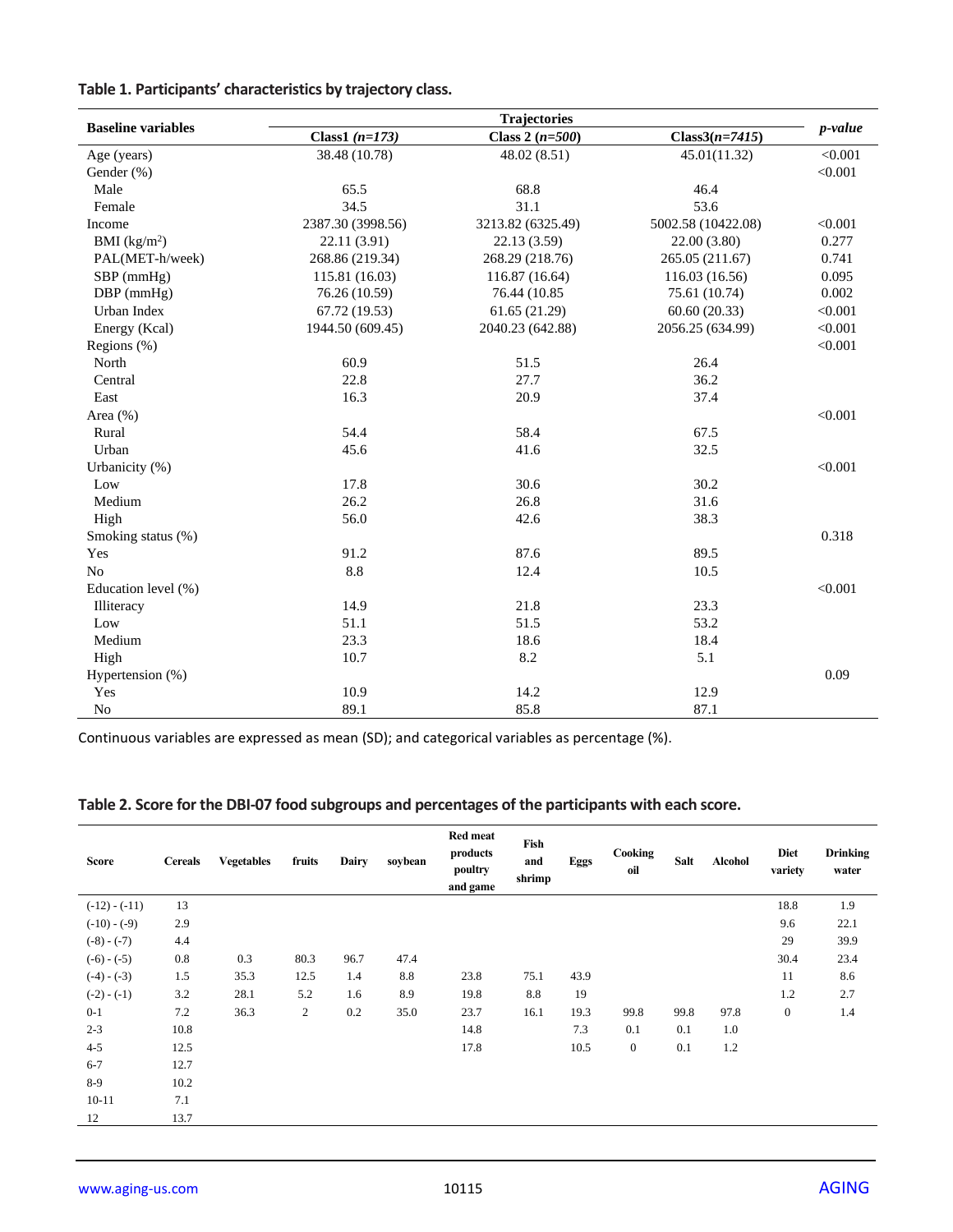#### **Table 3. DBI-07 food subgroups by DQD trajectories.**

|                                                 |                                     | <b>Trajectories</b> |                  |                 |  |
|-------------------------------------------------|-------------------------------------|---------------------|------------------|-----------------|--|
| Food subgroups                                  | Class1 $(n=173)$<br>$Class2(n=500)$ |                     | $Class3(n=7415)$ | <i>p</i> -value |  |
| Cereals $(g/day)$                               | 523.26(295.88)                      | 535.62(337.90)      | 433.35(290.30)   | < 0.001         |  |
| Vegetable $(g/day)$                             | 496.43(235.38)                      | 472.27(238.71)      | 373.98(190.49)   | < 0.001         |  |
| Fruits $(g/day)$                                | 133.86(173.08)                      | 83.88 (177.33)      | 29.97 (96.22)    | < 0.001         |  |
| Dairy $(g/day)$                                 | 60.83(104.03)                       | 26.96 (85.08)       | 5.01 (30.49)     | < 0.001         |  |
| Soybean (g/day)                                 | 80.09(113.21)                       | 65.33 (90.44)       | 33.52 (56.50)    | < 0.001         |  |
| Red meat products poultry<br>and game $(g/day)$ | 154.46(126.38)                      | 71.19 (86.01)       | 38.19 (66.01)    | < 0.001         |  |
| Fish and shrimp $(g/day)$                       | 58.89 (76.92)                       | 48.41 (76.69)       | 23.11 (48.04)    | < 0.001         |  |
| Eggs $(g/day)$                                  | 48.11 (52.66)                       | 34.32 (40.18)       | 20.65 (32.46)    | < 0.001         |  |
| Diet variety $(g/day)$                          | 92.79 (41.66)                       | 82.83(44.44)        | 59.08 (36.73)    | < 0.001         |  |
| Cooking $oil(g/day)$                            | 0.00(0.00)                          | 0.01(0.30)          | 0.15(3.05)       | 0.073           |  |
| Salt                                            | 0.00(0.00)                          | 0.00(0.02)          | 0.02(0.58)       | 0.246           |  |
| Alcohol (drinks/week)                           | 1.54(7.9)                           | 1.6(9.4)            | 0.6(2.8)         | < 0.001         |  |
| drinking water $(L/day)$                        | 873.86(592.12)                      | 740.06(281.37)      | 539.42(215.71)   | < 0.001         |  |

All food subgroups are expressed as mean (SD).

insufficient amounts, class 1 had higher amount of fruits  $(mean (SD) = 133.86g (173.08))$ , dairy(mean  $(SD) =$ 60.83g (104.03)), fish and shrimp(mean  $(SD) = 58.89g$ (76.92)), diet variety(mean  $(SD) = 92.79g$  (41.66)), and water(mean (SD) = 873.86L (592.12)). Red meat products, poultry and game intake were high in class  $1$ (mean (SD) = 154.46g (126.38)). Participants in the second trajectory had an adequate intake of red meat products, poultry and game (mean (SD) = 71.19g (86.01)). Vegetables were consumed in adequate amounts in all trajectories. In terms of scores, the diet patterns mentioned above were somewhat confirmed in Supplementary Table 1, considering the participant's distribution by food components score across all trajectories. Class 3 had the higher proportion of participants with a smaller negative score of (-6) to (-5) for fruits (81.1%), dairy (97.8%), soybean (48.3%), and the score of  $(-4)$  to  $(-3)$  for fish, shrimps  $(75.8\%)$  and eggs (45.5%). Diet variety and water intake were inadequate for most participants across all trajectories. More than 40% of the participants had a low score of (-8) to (-7) for water intake and 30.6% for diet variety intake across class 3. Participants across class 3 had adequate intake for cereals'; 17.2% had reached the minimum score of 0. Class 1 had a higher percentage (44.1%) of the participants with a score of 0 for vegetable intake. Participants across class 1 had the smallest percentage of adults with the lower score of (- 6) to (-5) for fruits (42.7%), dairy (73.1%), soybean  $(21.2\%)$ , and the score of  $(-4)$  to  $(-3)$  for fish and shrimps (30.6%), and eggs (6.3%). The same trajectory had a higher proportion of individuals with high meat

products intake for an overall 56.3%, with almost 30% of the participants having a higher score of 4 for red meat products, poultry, and game intake. Throughout the third trajectory, only 7.5% of the participants had a high score of 4 for meat products intake.

#### **Diet quality distance trajectories and the risk of T2DM.**

The association between diet quality distance trajectories and T2DM is represented in Table 4. During the followup period, 332 participants were identified as having T2DM. Compared to class 1, the multivariate-adjusted models showed an increased risk of T2DM in all classes for all models. In class 2 (HR = 3.81, 95% CI: 1.69-8.58);  $(HR = 4.14, 95\% \text{ CI: } 1.85 - 9.25)$  and  $(HR = 4.40, 95\% \text{CI: } 1.85 - 9.25)$ 2.02-9.59) for models 1, 2, and 3 respectively. Class 3 (HR = 3.04, 95%CI: 1.77-5.23); (HR = 3.47, 95% CI: 1.96-6.12); and (HR = 3.68; (95% CI: 2.11-6.43) for models 1, 2, and 3 respectively. Using class 3 as the reference since it had the lower intake of meat products, after adjusting for all covariates, we still found an increased risk of T2DM in class 1 ( $HR = 3.28$ , 95% CI: 1.91-5.63, (HR = 2.88, 95%CI: 1.63-5.08) and (HR = 2.71, (95% CI: 1.55-4.73) for model 1,2, and 3 respectively. There was no significant association for class 2 considering class 3 as reference group.

#### **Diet quality distance trajectories and T2DM biomarkers**

Table 5 shows the T2DM biomarkers' differences across all trajectories. Fasting Plasma Glucose (FPG), HbA1c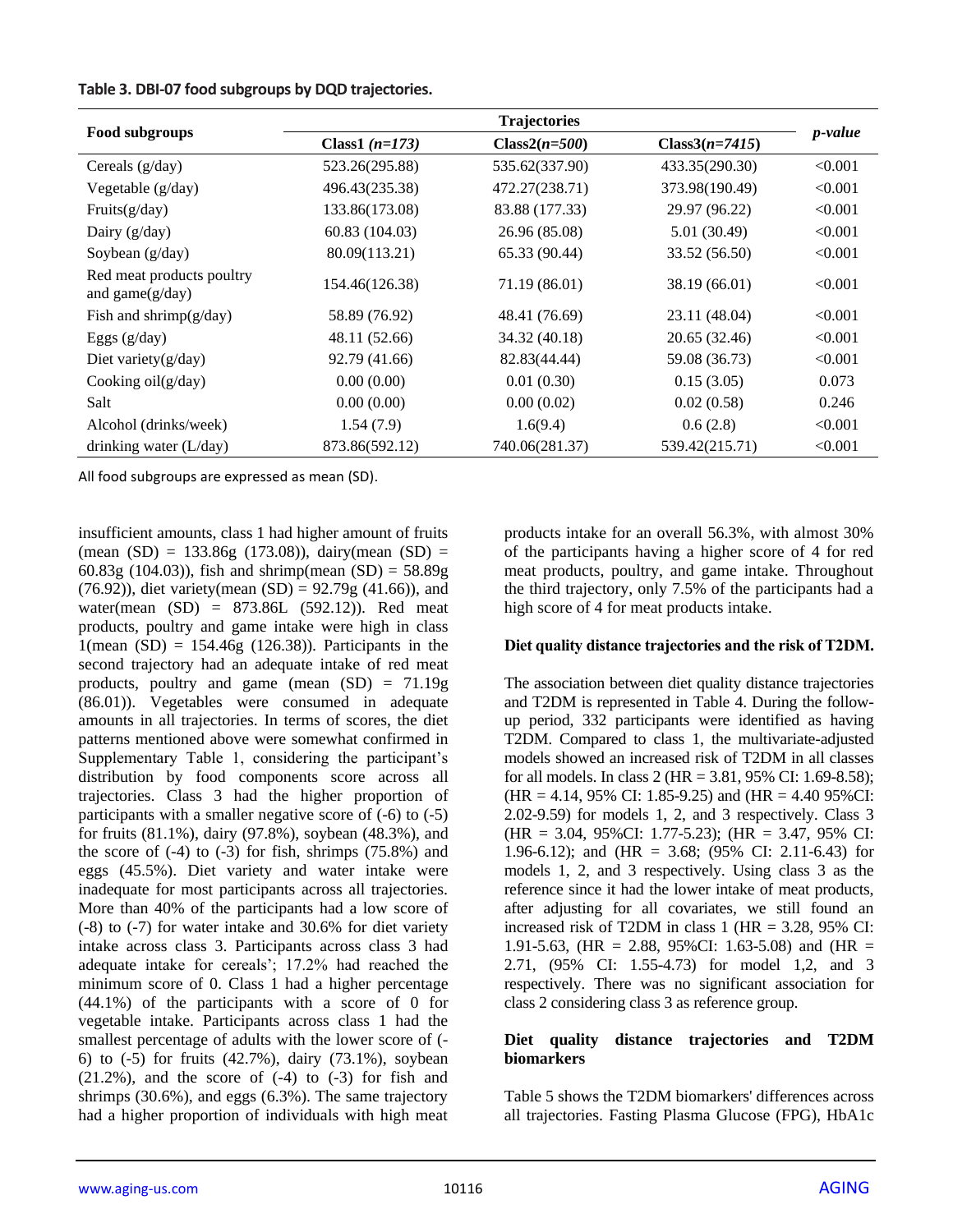#### **Table 4. Hazard ratios for diabetes according to changes in diet quality distance.**

| <b>Trajectories</b>                             | Model 1             | Model 2             | <b>Model 3</b>      |
|-------------------------------------------------|---------------------|---------------------|---------------------|
| Diet Quality Distance (overall unbalance)       |                     |                     |                     |
| Moderate to persistent decline (class1)         |                     |                     |                     |
| High to persistently moderate (class2)          | $3.81(1.69 - 8.58)$ | $4.14(1.85 - 9.25)$ | $4.40(2.02 - 9.59)$ |
| High stable(class3)                             | $3.04(1.77-5.23)$   | $3.47(1.96 - 6.12)$ | $3.68(2.11-6.43)$   |
| Diet Quality Distance Score (overall unbalance) |                     |                     |                     |
| High stable(class3)                             |                     |                     |                     |
| High to moderate (class2)                       | $1.25(2.49-6.30)$   | $1.19(2.26-6.29)$   | $1.19(2.22 - 6.44)$ |
| Moderate to persistent decline (class1)         | $3.28(1.91 - 5.63)$ | $2.88(1.63 - 5.08)$ | $2.71(1.55 - 4.73)$ |

Model 1: adjusted for age +gender +body max index + smoking status+ MET-h/week+ energy intake.

Model 2: model1 +urbanicity+ income+regions+area+ education level.

Model3: model2 + hypertension.

| Table 5. Type 2 diabetes biomarkers differences across diet quality distance trajectories across Chinese adults. |  |  |
|------------------------------------------------------------------------------------------------------------------|--|--|
|------------------------------------------------------------------------------------------------------------------|--|--|

| <b>Biomarkers</b>   |            | <b>DQD</b> trajectories |                    | P value |
|---------------------|------------|-------------------------|--------------------|---------|
|                     | Class1     | Class <sub>2</sub>      | Class <sub>3</sub> |         |
| $HbA1C$ $(\%)$      | 5.46(0.03) | 5.47(0.15)              | 5.65(0.05)         | < 0.001 |
| $FPG$ (mmol/l)      | 5.21(0.25) | 5.29(0.14)              | 5.34(0.08)         | < 0.001 |
| <b>HOMAIR</b>       | 2.31(1.73) | 3.69(0.97)              | 3.36(0.55)         | 0.06    |
| $HDL-C$ (mmol/l)    | 1.26(0.13) | 1.38(0.07)              | 1.43(0.04)         | < 0.001 |
| $UA$ ( $\mu$ mol/l) | 285(20.74) | 312(11.62)              | 303(6.61)          | < 0.001 |
| hs-CRP $(mg/l)$     | 2.81(3.52) | 1.33(1.12)              | 1.24(1.97)         | 0.44    |
| $TG \, (mmol/l)$    | 1.14(0.26) | 1.56(0.14)              | 1.48(0.08)         | < 0.001 |

Data are mean (Standard Error). FPG, fasting plasma glucose; TG, triacylglycerol; UA, uric acid; hs-CRP, high-sensitivity C-reactive protein; HOMAIR, Homeostatic Model Assessment for Insulin Resistance.

(hemoglobin), HDL-C, Uric acid, and triglyceride concentrations in class 2 and class 3 were higher than class 1 (all p for trend < 0.05). High-sensitivity C-reactive protein (hs-CRP) and HOMA-IR in all trajectories showed non-significant higher trends ( $p > 0.05$ ).

#### **Association between diet quality distance trajectories and T2DM related markers.**

We implemented a random-effects model to describe the change in biomarkers among the three classes (see Table 6). After adjusting for all potential covariates, no associations were observed across all trajectories with all identified biomarkers ( $p$  values  $> 0.05$ ) (Table 6).

## **DISCUSSION**

This study sought to examine the association of longterm diet quality changes as assessed by the revised DBI-07 with T2DM and its biomarkers across 14 years among Chinese adults. We observed elevated diet quality distance levels among Chinese adults with a dominant insufficient intake of most food groups. We derived three different variations of diet quality across the 14 years follow-up. Three variants of diet quality represented as trajectories were derived from repeated

DBI-DQD over 14 years. All trajectories had somewhat significant distinct clinical profiles and food group intake.

Participants tended to consume vegetables in adequate quantities across all trajectories while cooking oil, salt, alcohol, and water were consumed in low amounts. Other food groups were consumed in inadequate/excessive quantities. In addition to the similarities mentioned above across all three trajectories, the first diet pattern derived from diet quality distance was characterized by a diet high in meat products, cereals and low in fruits, eggs, dairy, soybean, diet variety, and adequate for fish and shrimps intake. This diet pattern was defined as the lower unhealthier group (class 1) corresponding to Chinese adults who decreased their DQD level from moderate to low. The second diet pattern was characterized by an adequate intake of meat products, fish, and shrimps; fruits, dairy, soybean, and diet variety intakes were insufficient. Defined as moderate unhealthier group (class 2), it corresponded to Chinese adults with a high DQD level at early adulthood, whose level persistently declined and remained moderate with age. Finally, the third diet pattern was characterized by participants with a diet low in meat products, fishery, eggs, fruit, dairy, soybean, and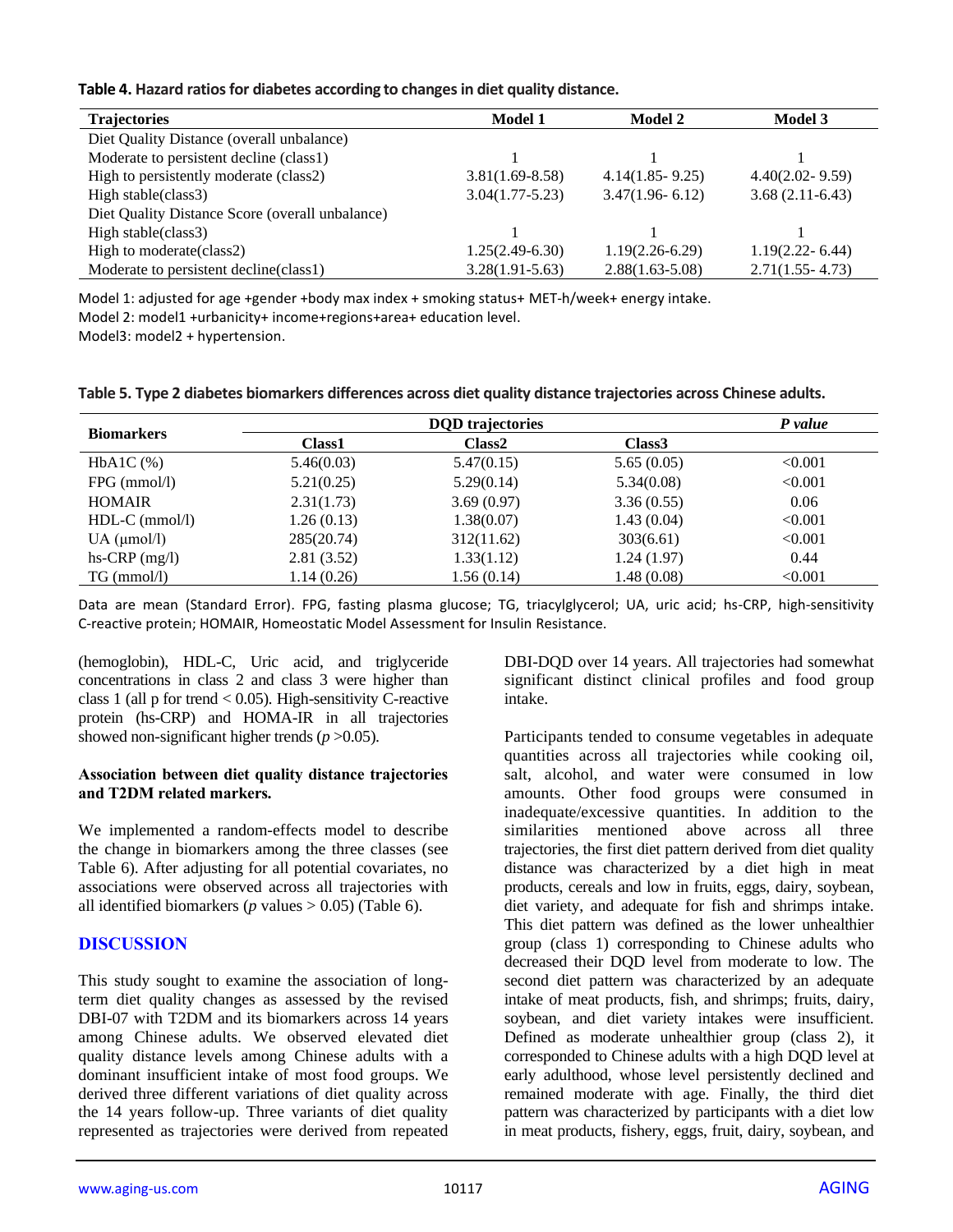| <b>Biomarkers/Trajectories</b> | Model 1              | Model 2               | Model 3             |
|--------------------------------|----------------------|-----------------------|---------------------|
| HBA1C                          |                      |                       |                     |
| Class <sub>1</sub>             | ref                  | ref                   | ref                 |
| Class <sub>2</sub>             | $2.54(0.97-1.02)$    | $1.82(0.97-1.02)$     | $1.64(2.41-2.74)$   |
| Class <sub>3</sub>             | $9.28(0.98-1.03)$    | $1.37(0.99-1.03)$     | $1.35(9.72 - 3.68)$ |
| <b>FPG</b>                     |                      |                       |                     |
| Class <sub>1</sub>             | ref                  | ref                   | ref                 |
| Class <sub>2</sub>             | $4.95(-2.99-3.99)$   | $5.41(-2.94-4.02)$    | $6.63(-2.84-4.10)$  |
| Class <sub>3</sub>             | $2.81(-2.87-3.43)$   | $4.76(-2.671 - 3.62)$ | $5.41(-2.59-3.67)$  |
| HDL-C                          |                      |                       |                     |
| Class <sub>1</sub>             | ref                  | ref                   | ref                 |
| Class <sub>2</sub>             | $9.59(-5.09-7.01)$   | $9.83(-5.07 - 7.03)$  | $1.06(-4.99-7.12)$  |
| Class <sub>3</sub>             | $2.00(-3.44 - 7.45)$ | $1.88(-3.57-7.33)$    | $1.94(-3.51-7.40)$  |
| <b>HOMAIR</b>                  |                      |                       |                     |
| Class <sub>1</sub>             |                      |                       |                     |
| Class <sub>2</sub>             | $4.23(-1.15-1.99)$   | $4.05(-1.17-1.98)$    | $3.77(-1.20-1.96)$  |
| Class <sub>3</sub>             | $4.71(-9.45-1.88)$   | $5.55(-8.67-1.97)$    | $5.33(-8.92-1.95)$  |
| $\overline{UA}$                |                      |                       |                     |
| Class 1                        |                      |                       |                     |
| Class 2                        | $3.78(-2.18-9.76)$   | $3.61(-2.36-9.59)$    | $3.52(-2.46-9.52)$  |
| Class <sub>3</sub>             | $2.74(-2.65-8.14)$   | $2.35(-3.05-7.76)$    | $2.27(-3.14-7.70)$  |
| TG                             |                      |                       |                     |
| Class <sub>1</sub>             |                      |                       |                     |
| Class 2                        | $1.03(-1.44-2.21)$   | $1.03(-1.53-2.22)$    | $9.98(-1.89-2.18)$  |
| Class 3                        | $7.09(-3.58-1.77)$   | $7.06(-3.67-1.78)$    | $6.77(-3.97-1.75)$  |

**Table 6. HBA1C, FPG, HDL-C, HOMA-IR, UA, and TG changes across DBI\_DQD trajectories.**

Model 1: adjusted for age +gender +bmi + smoking status + MET-h/week +energy Intake.

Model 2: model1 +urbanicity + income + regions + area+ education level.

Model 3: model2 + hypertension.

diet variety corresponding to Chinese adults with a persistently high DBI-DQD level (class 3) defined as the higher unhealthier group. Most participants had a high DBI-DQD level representing almost 92% of the studied population. All diet quality distance trajectories were associated with an increased risk of T2DM. There were no significant changes of T2DM biomarkers across all trajectories, although the second and third trajectory had higher circulating concentrations of identified biomarkers as compared to the first.

Salt and water intake were insufficient in all classes in our study. Most health guidelines recommend low salt intake, mainly based on correlations between high dietary sodium and increased blood pressure [23]. Nevertheless, studies in both humans and animals have shown that a diet too low in salt could increase insulin resistance and T2DM [24, 25]. Studies have suggested that the mechanism by which low salt intake could induce insulin resistance and lead to T2DM is similar to that in high sugar intake diets [26], while in other studies, law salt intake could induce insulin resistance by activating the renin angiotension aldosterone system [25]. A previous report by Evan C Johnson et al*.* has shown that in addition to low salt intake activating RAAS, low daily total water intake could also increase arginine vasopressin (AVP), both of which lead to T2DM [27, 28]. Vasopressin is usually elevated in healthy persons that habitually consume low volumes of water. Elevated vasopressin increases blood glucose through the hypothalamic system's stimulation, releasing a hormone prompting increased cortisol and eventually unwarranted cortisol-mediated gluconeogenesis [27, 28].

In our study, the Chinese adults clustered in the first trajectory had a high intake of red meat products, poultry, and game. Diets high in meat have been related to T2DM and other chronic diseases in several studies. Similar to our findings, Steinbrecher et al*.* [29] in their multiethnic cohort, where meat intake was assessed at baseline, after 14 years of follow-up time, meat intake was positively associated with T2DM [29]. Evidence from clinical, experimental, and epidemiological studies has established the harmful effects of meat products in the occurrence of T2DM and its comorbidities [30, 31]. Poor insulin regulation has been linked to the high consumption of meat products [30]. Since they are high in amino acids, fat, and proteins, meat products are usually fattier than legumes, vegetables, and some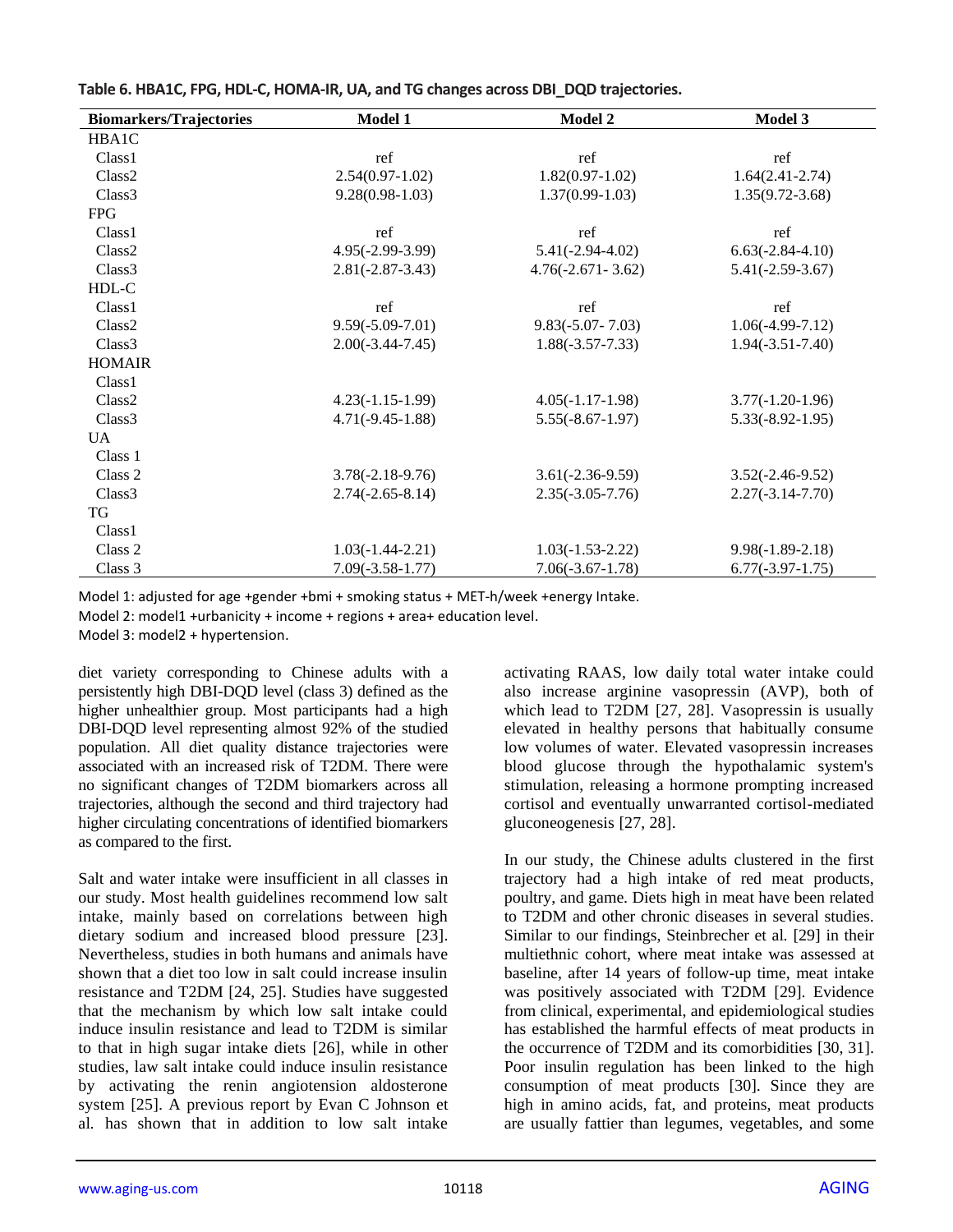cereals. Fats in meat are generally saturated, and there are various mechanisms by which such fats could lead to T2DM [30, 32, 33]. Other studies established that high consumption of meat may contribute a load of dietary fat that enhances intracellular lipid storage and weakens insulin metabolism, which increases resistance [32]. The abundant fat and amino acids in meat products can also increase insulin response, which reduces fat oxidation [33]. In our findings, no significant changes in lipid markers were found across all trajectories. Inflammation has also been involved in high meat consumption and T2DM. The hs-CRP, a biomarker of inflammation, was found in elevated concentrations across all trajectories in our study. However, the high meat intake class had the highest level of Hs-CRP. In recent reports, high meat-based diets were associated with high levels of biomarkers of inflammation [34] and as meat intake increased, so did the biomarkers' level. Our findings are somewhat consistent with prior findings.

Participants who shared the diet pattern in the second trajectories tended to have adequate meat intake but higher cereals intake. In the Chinese dietary guideline, cereals encompass rice, potatoes, wheat noodles, bread, and buns known as a Chinese staple food. These foods are high in glycemic index and could impair cellular membranes' physical properties and the binding affinity of insulin receptors and promote hyperglycemia, inflammation, and increase oxidative stress [34], leading to T2DM. Consumed in adequate quantities, fish could reverse the mechanism mentioned above since it contains Omega-3 fatty acids, which are antiinflammatory and could improve cellular membranes' physical properties and the binding affinity of insulin receptors, reducing the risk of T2DM [35]. Eggs intake was inadequate across all classes in our study. Although eggs have various nutrients that could improve cardiometabolic functions, the eggs-T2DM relationship is inconsistent. While previous studies reported no adverse changes in cardiovascular risk markers between eggs and T2DM and that high egg intake could raise the risk of T2DM by 13% [36], recent ones suggest that high egg consumption is associated with a lower risk of T2DM [37].

Red meat products, poultry, and game intake were consumed in low amounts across the third trajectory, while vegetables, cereals were consumed in sufficient quantities but with a high risk of T2DM. Our findings contradict the beneficial effect of a low-meat diet effect on T2DM status as established by Kitada et al. [38], who demonstrated that low protein diets could improve glucose homeostasis. In mice, low protein diets prevented dysregulation of glucose levels by inducing liver stress signaling pathways [38]. Our findings are consistent with a review by Barnard et al., who found that even a small intake of meat products increased the risk of developing T2DM among long-term non-vegetarians [39]. More so, Vang et al. found that after 17 years of follow-up, subjects who consumed meat once per week still had a high risk of developing T2DM [31], and later on, meat was suggested to be added to the T2DM list of risk factors [30]. Overall, these findings indicate that the risk related to meat intake and /or cereals, salt intake, and water intake in our study may be due to the insufficient intake of certain food groups contributing to a preventive profile for T2DM. These food groups that have been identified as protective against T2DM by Chinese diet guidelines, food pagoda, and other health guidelines include: fruits, soybean, dairy, whole grains, nuts, and diet variety [23]. Rich in fibre, antioxidants, phytochemicals, lysine, leucine, isoleucine, phenylalanine, calcium, and phosphate, these food groups are known to increase glycemic control and insulin sensitivity if consumed adequately. Various dietary intervention trial data indicated that if consumed in adequate quantities, these food groups can reduce the blood concentration of inflammatory markers and reduce the risk of T2DM [40, 41]. Across all the derived trajectories, these food groups were consumed in insufficient quantities with an increased risk of T2DM. Individuals in the second trajectory had the highest risk of T2DM. In addition to diet-related factors prone to T2DM, other factors such as age, blood pressure, and hypertension contribute to cardiovascular risk, which is the principal risk in T2DM [42]. Individuals across class 2 were older, had a higher mean of blood pressure, and a higher prevalence of hypertension, which could also explain its highest risk of T2DM compared to other classes. Considering the increased risk of T2DM in all the studied trajectories, our findings indicate that a longterm unhealthy/imballanced diet characterized by high DQD level is significantly associated with an increased risk of T2DM. Gradually reducing DQD level from moderate to low or from high to moderate has not made a difference in being at risk of developing T2DM or not. However, this cannot be said for T2DM biomarkers changes across trajectories since no significant change in T2DM biomarkers was found across all the trajectories.

Our study has important strengths. First, to our knowledge, this is the first study to classify diet quality as assessed by the revised DBI-07 in a Chinese population into trajectory classes and explore the association between diet quality distance trajectories and T2DM risk and the changes in T2DM related biomarkers. Previous studies used baseline dietary quality indices as the relevant exposure, ignoring potential diet fluctuations between time points during follow-up. Ignoring these fluctuations could obscure the effect of changes in dietary patterns throughout adult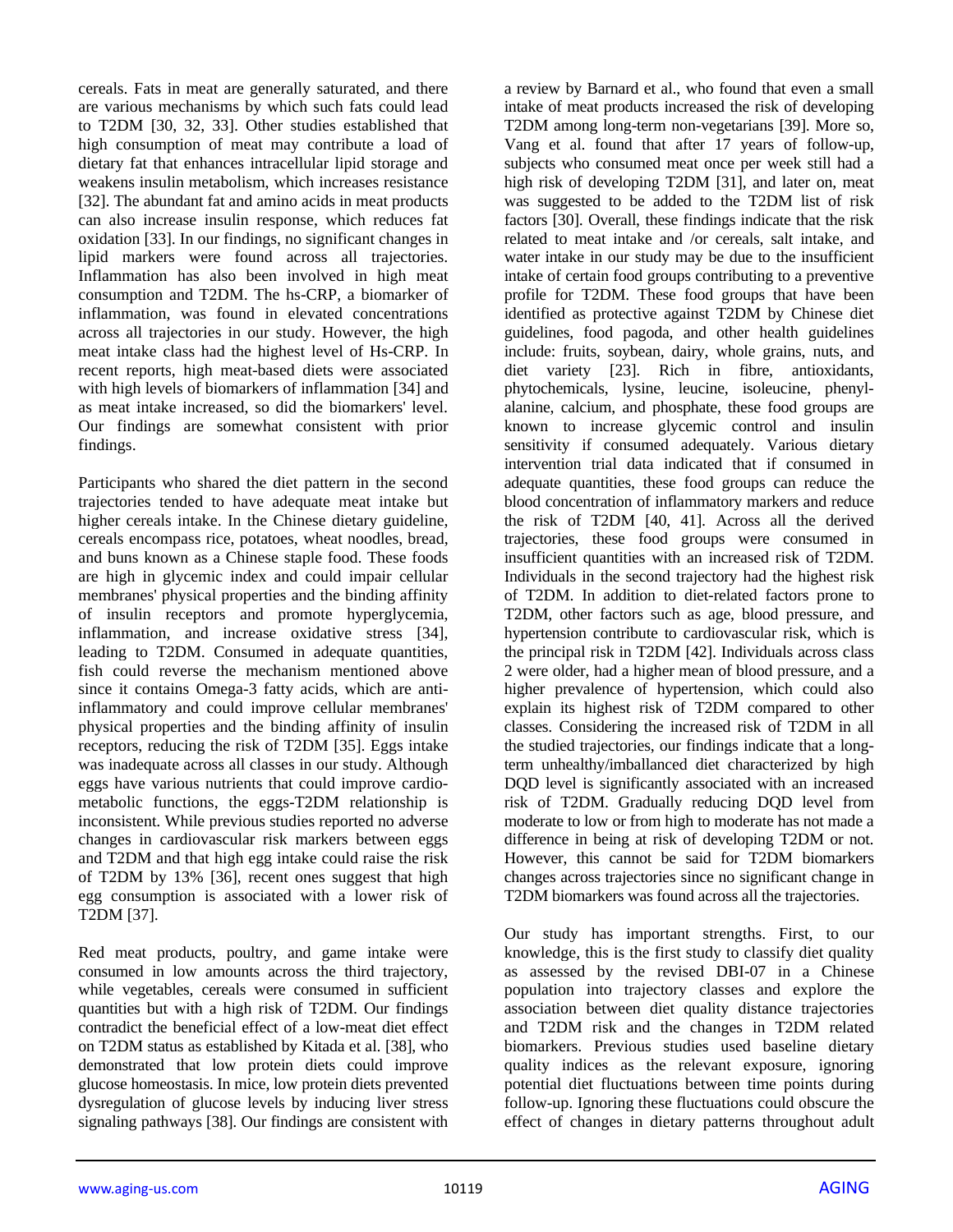life course. In the present study, we used an innovative method called latent class mixed models to classify the diet quality distance sharing similar dietary quality distance levels. Second is the steadiness and the consistency of the dietary intakes over the period of CHNS and the 14 years follow-up of this study.

Our study also has some limitations. This study included only Asian participants, which could limit the generalizability of our findings to other populations. T2DM ascertainment was mainly based on self-report since only a one-time point of T2DM related biomarkers in the 2009 CHNS was available, which could have biased the linear regression results.

## **CONCLUSIONS**

Our findings highlight the damaging effects of longterm unhealthy diet characterized by high diet quality distance levels on the future risk of T2DM. Gradually reducing diet quality distance to moderate to low level may not make a difference, which shows the importance of adopting healthy eating habits at early adulthood. From a public health standpoint, considering the implications of our findings, there is a vital need for approaches promoting the adoption of healthy eating habits at early adulthood as recommended by the Chinese resident dietary guideline to prevent the risk of developing T2DM among Chinese adults. Chinese dietary guideline recommends eating a variety of foods in a cereal-based diet. Eat plenty of vegetables, fruits, dairy products, and soybeans, eat moderate amounts of fish, poultry, eggs, meat, limit salt, cooking oil, alcohol, and drink enough water to prevent cardio-metabolic diseases and other chronic diseases [23]. Further studies on a non-Asiatic population are needed to validate our findings.

#### **MATERIALS AND METHODS**

#### **Ethics statement**

The China Health and Nutrition Survey (CHNS) used for this study was approved by the Institutional Review Committees of the University of North Carolina at Chapel Hill; the China-Japan Friendship Hospital, the Chinese Ministry of Health Institute of Nutrition and Food Safety, and China Centers for Disease Control. The subjects gave informed consent for participation.

#### **Study design and population**

This study used the data collected by the CHNS, which is an open, prospective survey designed to examine the association between economic and social changes and a range of health behaviours across space and time [43]. The CHNS collected health data in 228 communities throughout China from 1989 to 2011 in eight survey rounds. A multistage, random cluster sampling method was used to select the samples from nine provinces (Liaoning, Heilongjiang, Jiangsu, Shandong, Henan, Hubei, Hunan, Guangxi, and Guizhou) in China. Questionnaires were used to collect the following data: social and economic factors, health factors, nutrition factors, and population factors of sociology. Blood samples were collected only for the first time in 2009. More details about the CHNS data have been described elsewhere [44].

#### **Selection criteria**

#### *Exclusion criteria*

A total of 25611 adults (men and women) provided a 3 day 24h dietary recall from 1997-2011. Were excluded from this study subjects,

- less than 18 years old ( $n = 10415$ );
- more than 65 years old  $(n = 891)$ ;
- with extreme values of daily energy intake less than 800 and more than 4200 for men  $(n = 225)$ , energy intake less than 500 and more than 3500 for women  $(n = 281)$ ,
- with prior diagnosis of obesity  $(n = 542)$ , hypertension ( $n = 2822$ ), diabetes ( $n = 189$ ), other cardiovascular diseases (n=14) at wave of entry;
- pregnant women  $(n=181)$ :
- with only one-year survey  $(n=2104)$

#### **Inclusion criteria**

A total of 8088 participants aged from 18-65 years old, without underlying conditions, unpregnant, within acceptable daily energy intake limits, with more than one-year survey, were included in this study. The number of visits ranged from two to six surveys (two visits,  $n = 2,528$ ; three visits,  $n = 1,552$ ; four visits, n  $=1.499$ ; five visits,  $n = 1.318$ ; six visits,  $n = 1.191$ ; median = four visits; across 29,444 observations). Figure 2 is a flow chart showing participants' selection.

#### **Dietary assessment and food grouping**

The food intake was measured over three consecutive days (including two weekdays and one weekend day) with 24 h recalls and a household food inventory. Every household member aged two and above was asked to report any food consumed, whether at home or away from home. Trained interviewers recorded the types and amounts of food consumed at each meal via a face-toface interview with food image and model aids. During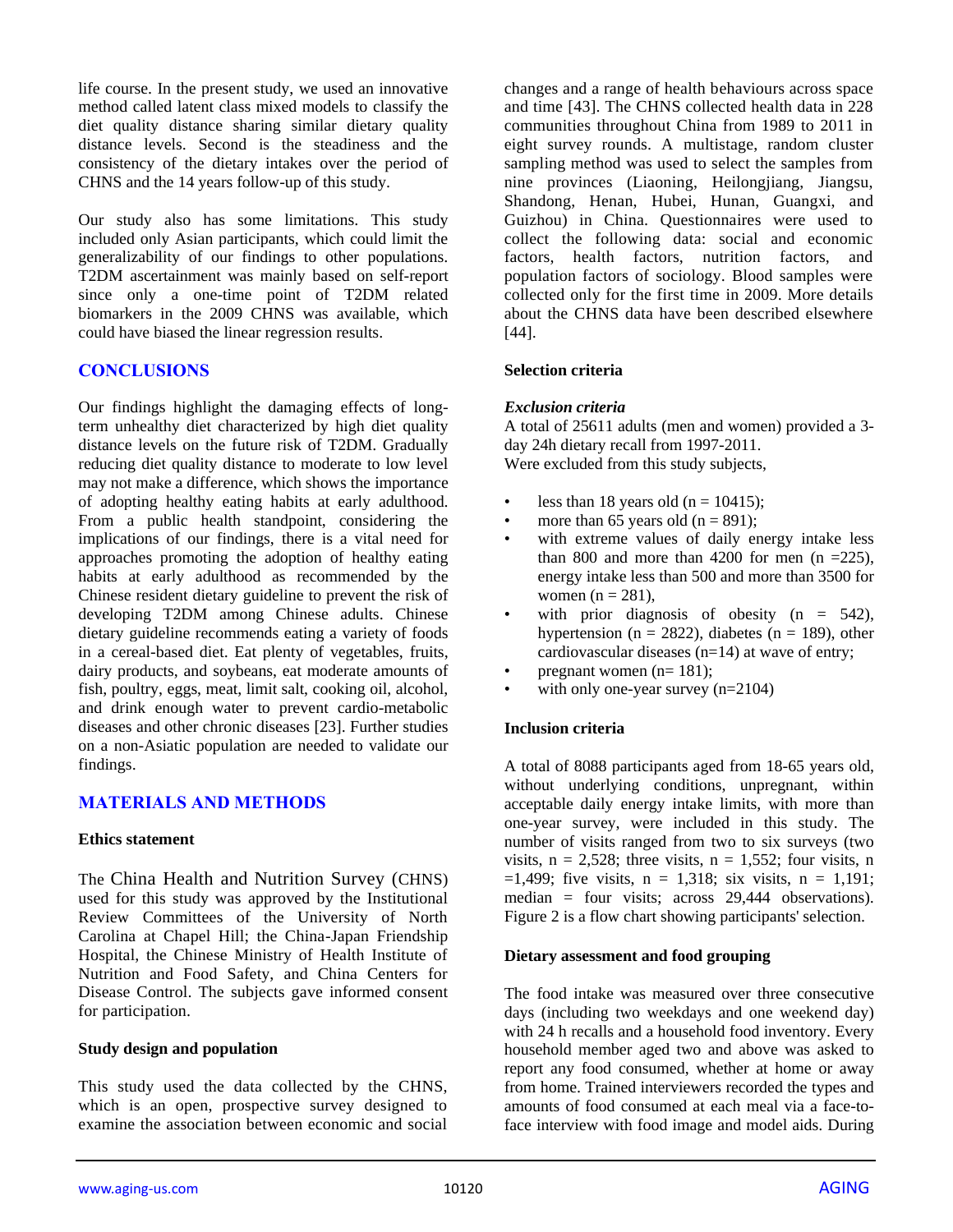the past 12 months, participants were asked about the drinking frequency and the number of alcoholic beverages (such as high alcohol liquor, low alcohol liquor, wine, beer, etc.). Alcohol was converted to DBI-07 criteria in each alcoholic beverage [45] and then summed up to calculate average alcohol consumption per day. After carefully reviewing the dietary data, food group classifications were summed up corresponding to the Chinese Table of Food Composition [46].

#### **Dietary balance index-07**

The revised Chinese DBI-07 (revised from the DBI-2002) aims to assess the Chinese population's overall dietary quality. The DBI-07 is based on the core items of the Chinese dietary guide [23] formulated by the Chinese society of nutrition. The core items are composed of seven components, including (1) cereals; (2) vegetables and fruits; (3) milk and dairy products, soybean and soybean products; (4) Animal food; (5) condiments and alcoholic beverage; (6) Diet variety; (7) drinking water [45]. For each component of DBI-07, a score of 0 indicates that the recommended intake amounts are met. In DBI-07, positive scores (range= 0– 12) are used to assess the excessive intake levels of alcoholic beverages and condiments, which are recommended to be consumed in a "reduced" or "limited" amount according to the guidelines. The DBI-07 gives negative scores (range  $= -12-0$ ) assessing inadequate intake of vegetables and fruits; dairy products, soybean and soybean products; dietary variety and drinking water recommended by nutritional guidelines to be consumed 'plenty' or 'sufficient' amounts. Furthermore, DBI-07 also used both negative and positive scores for cereals (range  $= -12-12$ ) and animal food (range  $= -12-8$ ), which the dietary guidelines recommended consuming in 'appropriate amount'. The scoring of the 7 components is based on seven levels of energy intake when considering the difference in nutrient requirements in energy consumption. To evaluate the diet variety in DBI-07,12 identified food subgroups are used: 1) rice and rice products; 2) wheat and wheat products; 3) corn, coarse grains, and products, starchy roots and products; 4)



**Figure 2. Flow chart of participants' selection.**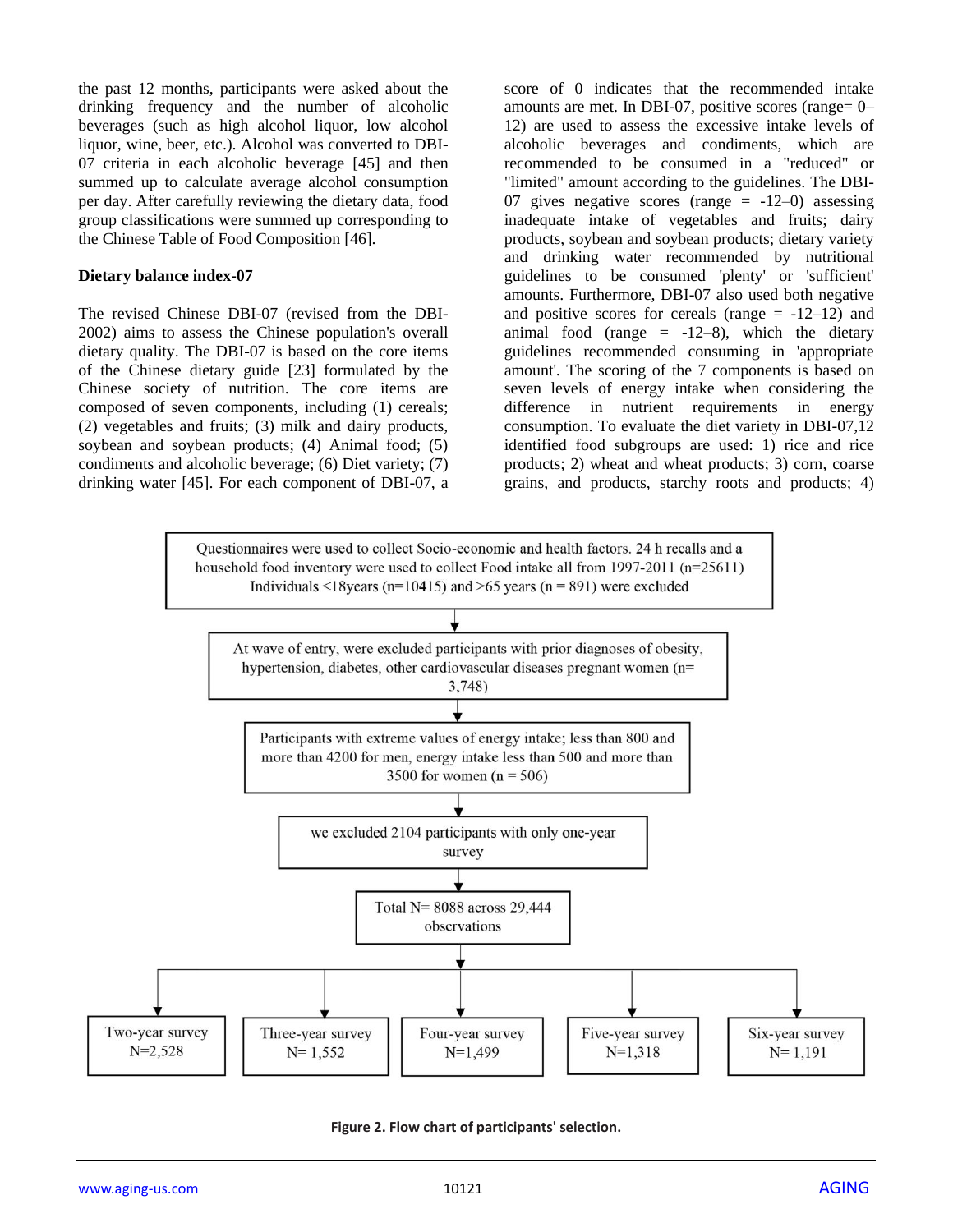dark-colored vegetables; 5) light-colored vegetables; 6) fruits;7) soybean and soybean products; 8) milk and dairy products; 9) red meat and meat products; 10) poultry and games; 11) eggs; 12) fish and shellfish. A food subgroup was assigned a score of 0 if the intake reached or exceeded the lowest recommended intake else; a score of −1 was assigned. For soybean and products, the lowest recommended intake is 5 g, and for the other 11 food subgroups, 25 g. Diet variety component scores vary between −12 to 0. There are diet quality indicators calculated based on the scores for each DBI-07 component. Higher bound score (HBS), the excessive food intake indicator, is calculated by adding all the positive scores. Lower bound score (LBS), the indicator of inadequate food intake, is calculated by adding all the negative scores. Diet quality distance (DQD) assesses imbalanced food intake by adding absolute values of both positive and negative scores. If the overall score is negative, it shows that the average intake of food is insufficient; if the overall score is positive, it shows that the average intake of food is excessive. [45, 47, 48] More details on DBI-07 can be found in "The Chinese Diet Balance Index revised" [45].

#### **Outcome ascertainment and anthropometric variables assessment T2DM ascertainment**

T2DM was identified by self-reports of a history of T2DM diagnosis and/or fasting blood glucose  $\geq 7.0$ mmol/l and/or HbA1c  $\geq$ 40 mmol/mol (6.5%), and/or receiving diabetes treatment. Detailed information on the treatment for T2DM included six sections: (1) special diet; (2) weight control; (3) oral medication; (4) insulin injection; (5) Chinese traditional medicine; (6) home remedies. Data for the incidence of self-reported T2DM were first collected in 1997, and subsequently in 2000, 2004, 2006, 2009 and 2011. Fasting blood glucose and HbA1c were also used to identify incident diabetes cases in the 2009 survey. The total incident T2DM included was 332.

## **Body mass index**

Weight and height were measured in light clothing and without shoes. Weight was measured to the nearest 0.1 kg using a calibrated scale; and height to the nearest 0.2 cm using a portable stadiometer. BMI was calculated by dividing body weight by height in meters squared.

## **Hypertension**

Elevated blood pressure was defined as an average of systolic blood pressure ≥140mmHg, and /or an average of diastolic blood pressure ≥90 mmHg. Participants were classified as having hypertension if their systolic blood pressure and/or diastolic blood pressure or both had exceeded the values above if they were taking hypertension drugs, and/or if they were diagnosed with high blood pressure.

#### **Other variables assessment**

Demographic characteristics were collected by trained interviewers using standard questionnaires for each individual at-home visits, including age, gender, area of residence, household income, highest education level. Based on population density, the area of residence was categorized as urban or rural. Physical activity level (PAL) was measured using questionnaires that collected the time spent in all activities in a typical week, including work, leisure, travel, and household chores. A summary measure expressed as total metabolic equivalents (METs) was created by multiplying the time spent in each activity with the METs of each activity. The time spent in each activity was converted into metabolic equivalent of task (MET) hours per week based on the compilation of physical activities [49]. The Urbanicity index was defined using 12 multidimensional components reflecting the heterogeneity in economic, social, demographic, and infrastructural changes at the community level. Further, we also considered geographical factors as northern, East Coast, and central provinces. Smoking status and total energy intake were also considered as potential confounders.

#### **Statistical analysis**

LCMM was used to derive 14 years of DBI-DQD trajectories using the revised DBI-07. DBI-DQD is an indicator of the Diet Balance Index for Chinese derived from adding the absolute value of both DBI-LBS and DBI-HBS as described above. DBI-DQD informs us about the level of imbalance of one's diet.

LCMM clustered Chinese adults according to the similarities in DBI-DQD. The membership to class trajectories was treated as the exposure to evaluate the association with T2DM. We identified 3 classes of subjects with comparable DQD throughout 14 years of diet intake. The survey age was used as a timescale for the trajectories. We modelled the DBI-DQD trajectories among participants who were recruited in all wave. To determine the best fit of our models, we used rigorous criteria such as the lowest Bayesian information criterion, including at least 2% of the sample population within each trajectory class. Once DBI-DQD trajectories were determined and all individuals assigned to corresponding trajectories, a chi-square test was used to assess the differences for categorical variables and ANOVA to assess the differences for continuous variables. Food components were also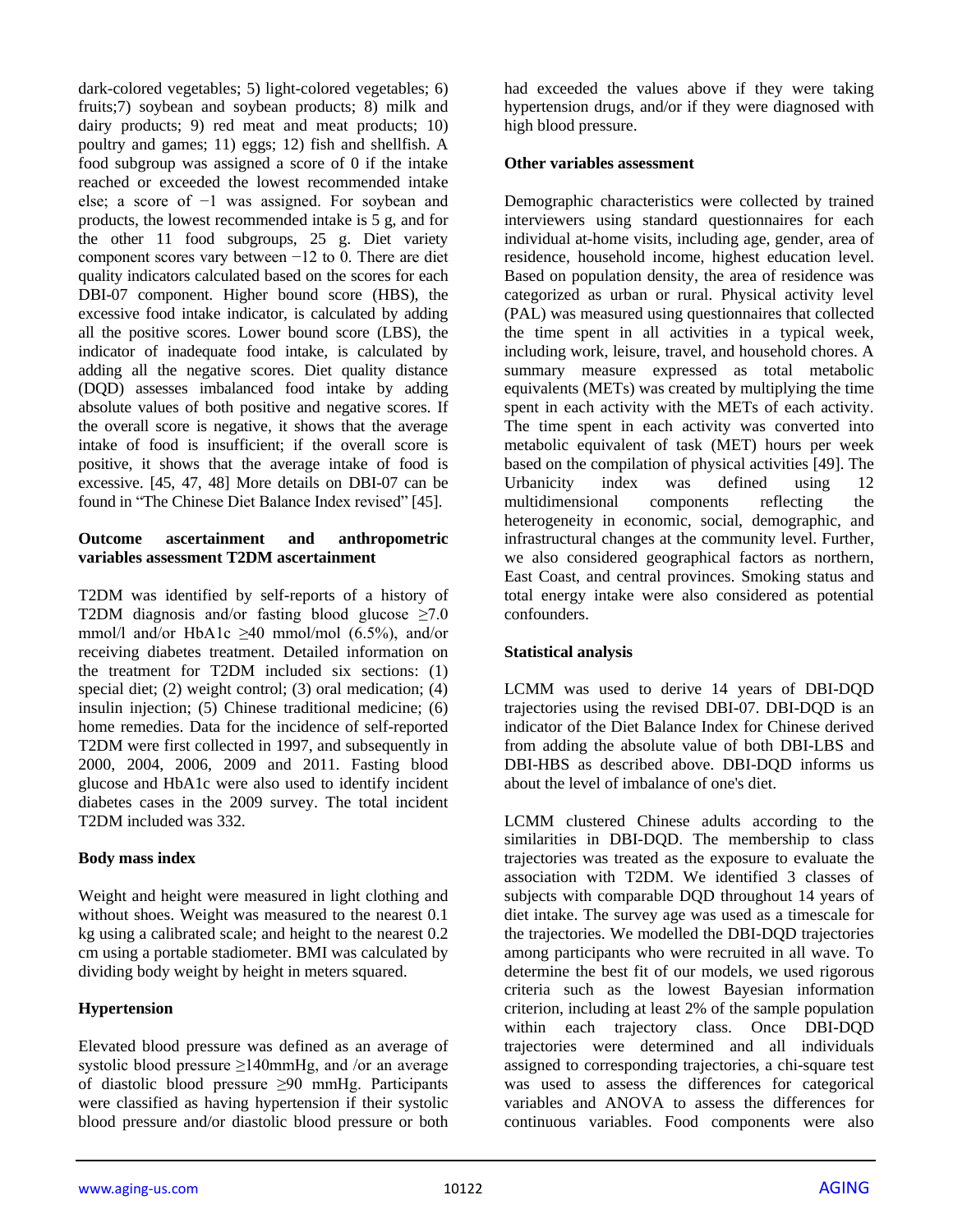compared among the trajectories to determine their differences in food intake.

Furthermore, we conducted a multivariate mixed-effect cox regression model clustered by ID (identifier) with Breslow method to account for time-varying covariates. Hazard ratio (HR) was used to estimate the association between three DBI-DQD trajectories and T2DM incidence. A random effect linear regression was also used to examine the changes in T2DM biomarkers. A two-sided  $p$  values  $< 0.05$  was considered statistically significant. DBI-DQD and T2DM biomarkers were logtransformed to improve the normality of the distribution. All statistical analyses were performed using R 3.5.3 [\(https://www.r-project.org/\)](https://www.r-project.org/).

#### **Data availability**

The Data from China Health and Nutrition Survey used in this study can be downloaded at https://www.cpc.unc. edu/projects/china.

## **Abbreviations**

DQD: Diet Quality Distance; T2DM: Type 2 Diabetes Mellitus; CHNS: China health nutrition survey; DBI-07: Diet Balance Index-2007; DBI-DQD: Diet Quality Distance; DBI-LBS: Low Bound Score; DBI-HBS: High Bound Score; SBP: Systolic Blood Pressure; DBP: Diastolic Blood Pressure; Hs-CRP: High-sensitivity Creactive protein; FPG: Fasting Plasma Glucose; TG: Triglycerides; HDL-C: High-Density Lipoprotein; UA: Uric Acid; HOMA-IR: Homeostatic Model Assessment for Insulin Resistance; HbA1C: Hemoglobin; RAAS: Renin-Angiotensin-Aldosterone system; AVP: Arginine Vasopressin.

#### **AUTHOR CONTRIBUTIONS**

Authors' contributions TMCW, VRNN TH and JS: designed the study; TMCW and VRNN: conducted data acquisition and analysis; TMCW: drafted the manuscript; CWTM, JUO, VRNN TH, JS, and CS: revised the manuscript. All authors read and approved the final version for publication.

#### **ACKNOWLEDGMENTS**

The authors are grateful to the China Health and Nutrition Survey (CHNS) database team for the data accessibility.

## **CONFLICTS OF INTEREST**

The authors declare that they have no conflicts of interest.

#### **FUNDING**

This study was funded by the National Key R&D Program of China (2017YFC1307401 to Changhao Sun) and the National Natural Science Foundation of China (81573134). The China Scholarship Council supported TMCW (2016BSZ5562).

#### **REFERENCES**

- 1. Luyckx VA, Tuttle KR, Garcia-Garcia G, Gharbi MB, Heerspink HJ, Johnson DW, Liu ZH, Massy ZA, Moe O, Nelson RG, Sola L, Wheeler DC, White SL. Reducing major risk factors for chronic kidney disease. Kidney Int Suppl (2011). 2017; 7:71–87. <https://doi.org/10.1016/j.kisu.2017.07.003> PMI[D:30675422](https://pubmed.ncbi.nlm.nih.gov/30675422)
- 2. Lacroix S, Cantin J, Nigam A. Contemporary issues regarding nutrition in cardiovascular rehabilitation. Ann Phys Rehabil Med. 2017; 60:36–42. <https://doi.org/10.1016/j.rehab.2016.07.262> PMI[D:27641779](https://pubmed.ncbi.nlm.nih.gov/27641779)
- 3. WHO. Global status report on noncommunicable diseases 2014. 2014.
- 4. Chan JC, Malik V, Jia W, Kadowaki T, Yajnik CS, Yoon KH, Hu FB. Diabetes in Asia: epidemiology, risk factors, and pathophysiology. JAMA. 2009; 301:2129–40. <https://doi.org/10.1001/jama.2009.726> PMID[:19470990](https://pubmed.ncbi.nlm.nih.gov/19470990)
- 5. Gu D, Reynolds K, Duan X, Xin X, Chen J, Wu X, Mo J, Whelton PK, He J, and InterASIA Collaborative Group. Prevalence of diabetes and impaired fasting glucose in the Chinese adult population: International Collaborative Study of Cardiovascular Disease in Asia (InterASIA). Diabetologia. 2003; 46:1190–98. <https://doi.org/10.1007/s00125-003-1167-8> PMI[D:12879248](https://pubmed.ncbi.nlm.nih.gov/12879248/)
- 6. Yang W, Lu J, Weng J, Jia W, Ji L, Xiao J, Shan Z, Liu J, Tian H, Ji Q, Zhu D, Ge J, Lin L, et al, and China National Diabetes and Metabolic Disorders Study Group. Prevalence of diabetes among men and women in China. N Engl J Med. 2010; 362:1090–101. <https://doi.org/10.1056/NEJMoa0908292> PMI[D:20335585](https://pubmed.ncbi.nlm.nih.gov/20335585)
- 7. Xu Y, Wang L, He J, Bi Y, Li M, Wang T, Wang L, Jiang Y, Dai M, Lu J, Xu M, Li Y, Hu N, et al, and 2010 China Noncommunicable Disease Surveillance Group. Prevalence and control of diabetes in Chinese adults. JAMA. 2013; 310:948–59. <https://doi.org/10.1001/jama.2013.168118> PMI[D:24002281](https://pubmed.ncbi.nlm.nih.gov/24002281)
- 8. Ma RC, Lin X, Jia W. Causes of type 2 diabetes in China. Lancet Diabetes Endocrinol. 2014; 2:980–91.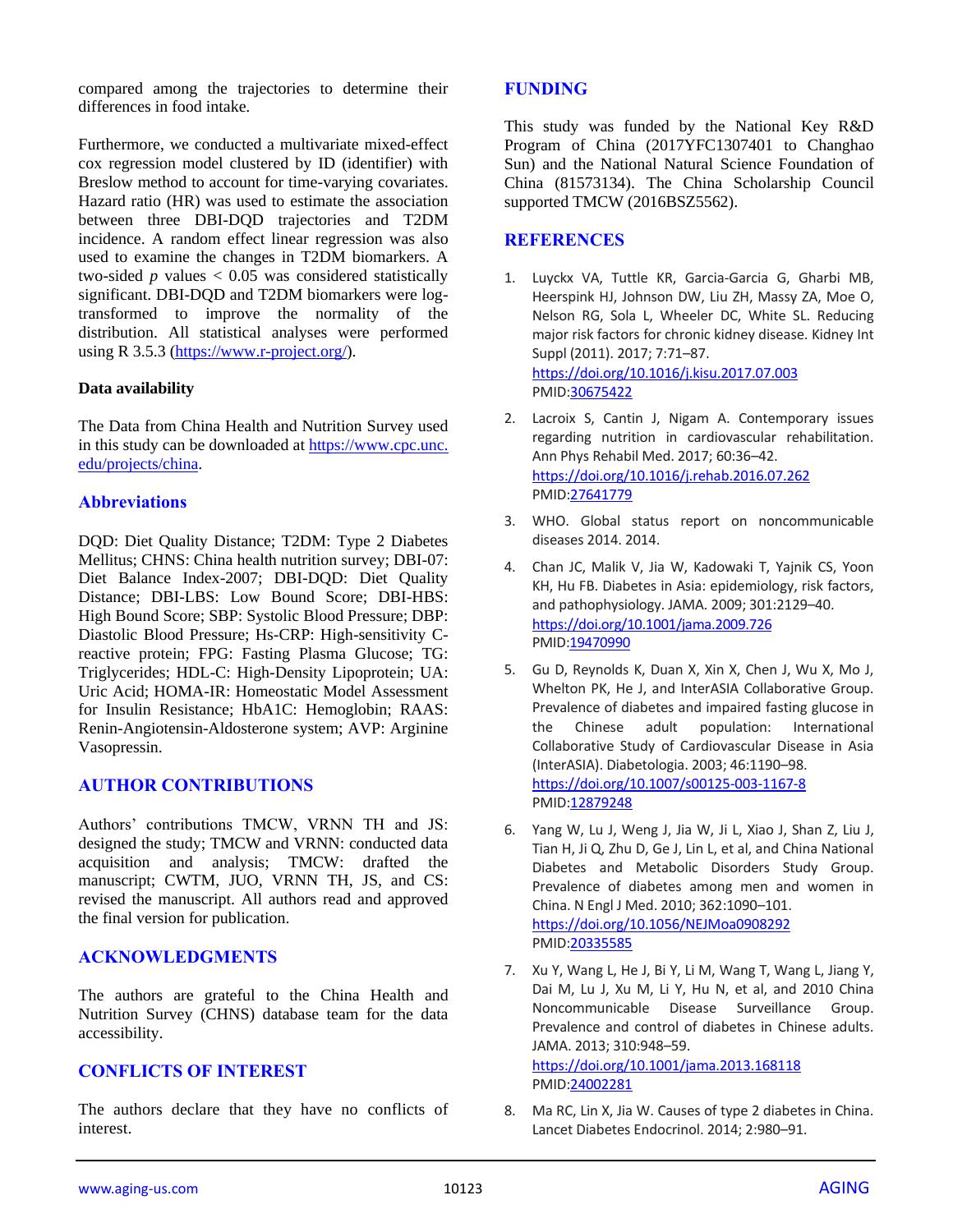[https://doi.org/10.1016/S2213-8587\(14\)70145-7](https://doi.org/10.1016/S2213-8587(14)70145-7) PMID[:25218727](https://pubmed.ncbi.nlm.nih.gov/25218727)

- 9. DeClercq V, Cui Y, Forbes C, Grandy SA, Keats M, Parker L, Sweeney E, Yu ZM, Dummer TJB. Association between Diet Quality and Adiposity in the Atlantic PATH Cohort. Nutrients. 2017; 9:1155. <https://doi.org/10.3390/nu9101155> PMID[:29065471](https://pubmed.ncbi.nlm.nih.gov/29065471/)
- 10. Du S, Lu B, Popkin BM, Zhai F. The nutrition transition in China: a new stage of the Chinese diet. The Nutrition Transition: Elsevier). 2002; 205–21. <https://doi.org/10.1016/B978-012153654-1/50013-1>
- 11. Drewnowski A, Popkin BM. The nutrition transition: new trends in the global diet. Nutr Rev. 1997; 55:31–43. <https://doi.org/10.1111/j.1753-4887.1997.tb01593.x> PMID[:9155216](https://pubmed.ncbi.nlm.nih.gov/9155216)
- 12. Zhai F, Wang H, Du S, He Y, Wang Z, Ge K, Popkin BM. Prospective study on nutrition transition in China. Nutr Rev. 2009 (Suppl 1); 67:S56–61. <https://doi.org/10.1111/j.1753-4887.2009.00160.x> PMID[:19453679](https://pubmed.ncbi.nlm.nih.gov/19453679)
- 13. Du S, Lu B, Zhai F, Popkin BM. A new stage of the nutrition transition in China. Public Health Nutr. 2002; 5:169–74. <https://doi.org/10.1079/PHN2001290> PMID[:12027281](https://pubmed.ncbi.nlm.nih.gov/12027281)
- 14. Asghari G, Mirmiran P, Yuzbashian E, Azizi F. A systematic review of diet quality indices in relation to obesity. Br J Nutr. 2017; 117:1055–65. <https://doi.org/10.1017/S0007114517000915> PMID[:28478768](https://pubmed.ncbi.nlm.nih.gov/28478768)
- 15. Shang X, Li Y, Liu A, Zhang Q, Hu X, Du S, Ma J, Xu G, Li Y, Guo H, Du L, Ma G. Dietary pattern and its association with the prevalence of obesity and related cardiometabolic risk factors among Chinese children. PLoS One. 2012; 7:e43183. <https://doi.org/10.1371/journal.pone.0043183> PMID[:22905228](https://pubmed.ncbi.nlm.nih.gov/22905228)
- 16. Qing-Zhong ZY. Measuring diet quality of Beijing 18-59 years adults using Chinese diet balance index. Capital Journal of Public Health. 2018; 12.
- 17. Qianrang Z, Baojun Y, Yue D, Meilan K, Yan W, Gaolin W, Yijing Z. Evaluating the dietary quality of residents in Jiangsu area by using China's dietary balance index. Acta Universitatis Medicinalis Nanjing (Natural Science). 2013; 1:116–20.
- 18. Liu R, Zhao Y, Yan H, Dang S, Pang S, Wang X, Wang F. [Using the revised Chinese diet balance index quality of diet to evaluate the quality of diet among rural residents in Hanzhong, Shaanxi province and relative influencing factors]. Zhonghua Liu Xing Bing Xue Za Zhi. 2014; 35:1087–90. PMID[:25567009](https://pubmed.ncbi.nlm.nih.gov/25567009)
- 19. Liu RR, Dang SN, Wang WH, Fan XJ, Yan H, Zhao YL. [Study on the diet quality and its relative effect factors among rural residents, using the Chinese Diet Balance Index (CDBI) in Hanzhong, Shaanxi province]. Zhonghua Liu Xing Bing Xue Za Zhi. 2013; 34:225–30. PMI[D:23759226](https://pubmed.ncbi.nlm.nih.gov/23759226/)
- 20. Shu L, Wang L, Shen Y, Fu L, Lu X, Li X. [Evaluation on the dietary quality of community residents in Bengbu city by adjusted Chinese diet balance index]. Wei Sheng Yan Jiu. 2017; 46:266–71. PMI[D:29903105](https://pubmed.ncbi.nlm.nih.gov/29903105)
- 21. He D, Qiao Y, Xiong S, Liu S, Ke C, Shen Y. Association between dietary quality and prediabetes based on the diet balance index. Sci Rep. 2020; 10:3190. <https://doi.org/10.1038/s41598-020-60153-9> PMI[D:32081975](https://pubmed.ncbi.nlm.nih.gov/32081975)
- 22. Chen GC, Koh WP, Neelakantan N, Yuan JM, Qin LQ, van Dam RM. Diet quality indices and risk of type 2 diabetes mellitus: the Singapore Chinese health study. Am J Epidemiol. 2018; 187:2651–61. <https://doi.org/10.1093/aje/kwy183> PMI[D:30165478](https://pubmed.ncbi.nlm.nih.gov/30165478)
- 23. Wang SS, Lay S, Yu HN, Shen SR. Dietary Guidelines for Chinese Residents (2016): comments and comparisons. J Zhejiang Univ Sci B. 2016; 17:649–56. <https://doi.org/10.1631/jzus.B1600341> PMI[D:27604857](https://pubmed.ncbi.nlm.nih.gov/27604857/)
- 24. Prada PO, Coelho MS, Zecchin HG, Dolnikoff MS, Gasparetti AL, Furukawa LN, Saad MJ, Heimann JC. Low salt intake modulates insulin signaling, JNK activity and IRS-1ser307 phosphorylation in rat tissues. J Endocrinol. 2005; 185:429–37. <https://doi.org/10.1677/joe.1.06028> PMID[:15930169](https://pubmed.ncbi.nlm.nih.gov/15930169)
- 25. Garg R, Williams GH, Hurwitz S, Brown NJ, Hopkins PN, Adler GK. Low-salt diet increases insulin resistance in healthy subjects. Metabolism. 2011; 60:965–68. <https://doi.org/10.1016/j.metabol.2010.09.005> PMI[D:21036373](https://pubmed.ncbi.nlm.nih.gov/21036373)
- 26. Bremer AA, Mietus-Snyder M, Lustig RH. Toward a unifying hypothesis of metabolic syndrome. Pediatrics. 2012; 129:557–70. <https://doi.org/10.1542/peds.2011-2912> PMI[D:22351884](https://pubmed.ncbi.nlm.nih.gov/22351884)
- 27. Bankir L, Bardoux P, Ahloulay M. Vasopressin and diabetes mellitus. Nephron. 2001; 87:8–18. <https://doi.org/10.1159/000045879> PMI[D:11174021](https://pubmed.ncbi.nlm.nih.gov/11174021)
- 28. Johnson EC, Bardis CN, Jansen LT, Adams JD, Kirkland TW, Kavouras SA. Reduced water intake deteriorates glucose regulation in patients with type 2 diabetes. Nutr Res. 2017; 43:25–32.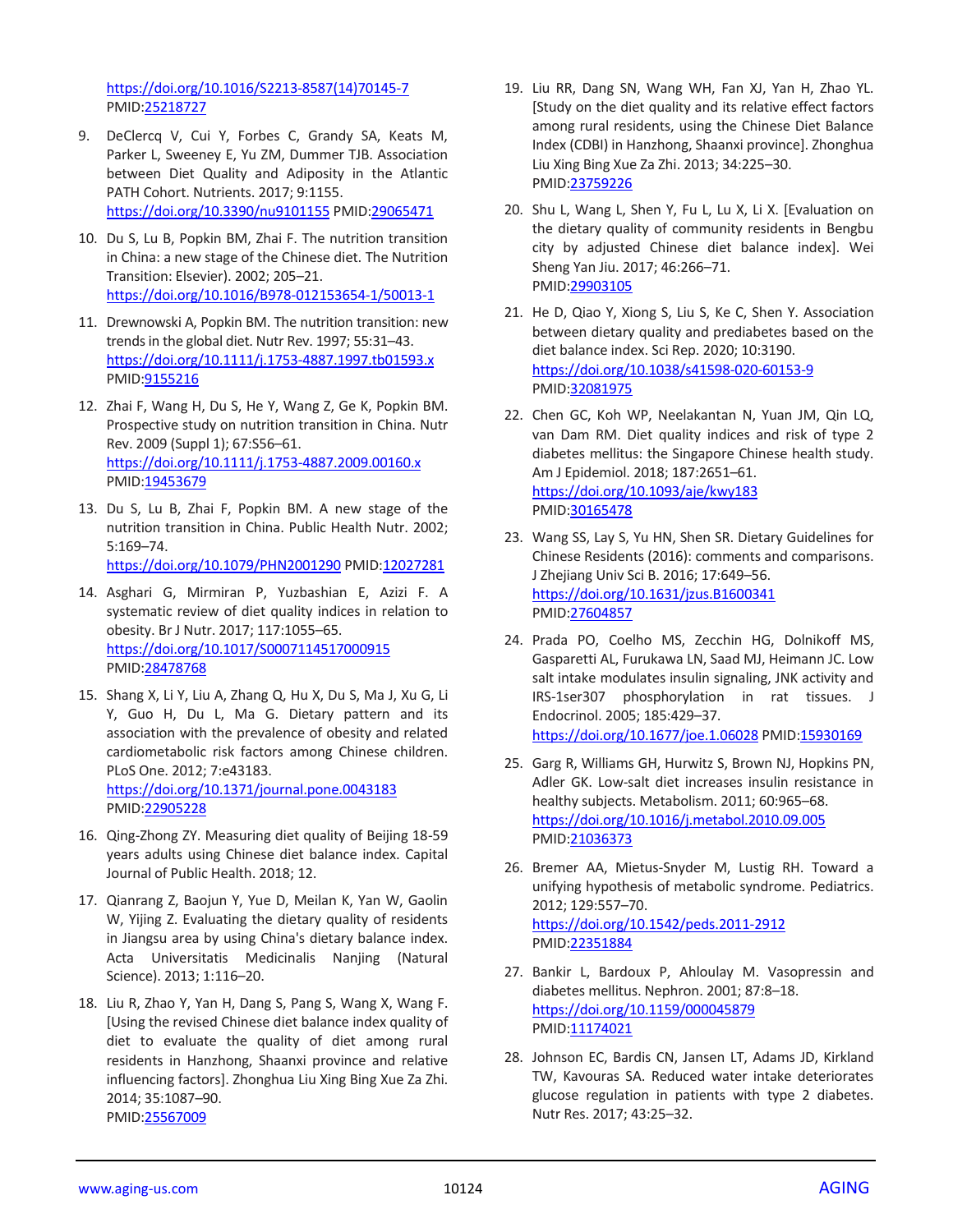<https://doi.org/10.1016/j.nutres.2017.05.004> PMID[:28739050](https://pubmed.ncbi.nlm.nih.gov/28739050)

- 29. Steinbrecher A, Erber E, Grandinetti A, Kolonel LN, Maskarinec G. Meat consumption and risk of type 2 diabetes: the multiethnic cohort. Public Health Nutr. 2011; 14:568–74. <https://doi.org/10.1017/S1368980010002004> PMID[:20624337](https://pubmed.ncbi.nlm.nih.gov/20624337)
- 30. Barnard N, Levin S, Trapp C. Meat consumption as a risk factor for type 2 diabetes. Nutrients. 2014; 6:897–910. <https://doi.org/10.3390/nu6020897> PMID[:24566443](https://pubmed.ncbi.nlm.nih.gov/24566443)
- 31. Vang A, Singh PN, Lee JW, Haddad EH, Brinegar CH. Meats, processed meats, obesity, weight gain and occurrence of diabetes among adults: findings from adventist health studies. Ann Nutr Metab. 2008; 52:96–104.

<https://doi.org/10.1159/000121365> PMID[:18349528](https://pubmed.ncbi.nlm.nih.gov/18349528)

- 32. Petersen KF, Dufour S, Befroy D, Garcia R, Shulman GI. Impaired mitochondrial activity in the insulin-resistant offspring of patients with type 2 diabetes. N Engl J Med. 2004; 350:664–71. <https://doi.org/10.1056/NEJMoa031314> PMID: 14960743
- 33. Krssak M, Falk Petersen K, Dresner A, DiPietro L, Vogel SM, Rothman DL, Roden M, Shulman GI. Intramyocellular lipid concentrations are correlated with insulin sensitivity in humans: a 1H NMR spectroscopy study. Diabetologia. 1999; 42:113–16. <https://doi.org/10.1007/s001250051123> PMID[:10027589](https://pubmed.ncbi.nlm.nih.gov/10027589)
- 34. Avignon A, Hokayem M, Bisbal C, Lambert K. Dietary antioxidants: do they have a role to play in the ongoing fight against abnormal glucose metabolism? Nutrition. 2012; 28:715–21. <https://doi.org/10.1016/j.nut.2012.01.001> PMID[:22571840](https://pubmed.ncbi.nlm.nih.gov/22571840)
- 35. Thomas T, Pfeiffer AF. Foods for the prevention of diabetes: how do they work? Diabetes Metab Res Rev. 2012; 28:25–49. <https://doi.org/10.1002/dmrr.1229> PMID[:21695766](https://pubmed.ncbi.nlm.nih.gov/21695766)
- 36. Tamez M, Virtanen JK, Lajous M. Egg consumption and risk of incident type 2 diabetes: a dose-response metaanalysis of prospective cohort studies. Br J Nutr. 2016; 115:2212–18. <https://doi.org/10.1017/S000711451600146X> PMID[:27108219](https://pubmed.ncbi.nlm.nih.gov/27108219)
- 37. Noerman S, Kärkkäinen O, Mattsson A, Paananen J, Lehtonen M, Nurmi T, Tuomainen TP, Voutilainen S, Hanhineva K, Virtanen JK. Metabolic profiling of high egg consumption and the associated lower risk of type

2 diabetes in middle-aged finnish men. Mol Nutr Food Res. 2019; 63:e1800605.

<https://doi.org/10.1002/mnfr.201800605> PMI[D:30548819](https://pubmed.ncbi.nlm.nih.gov/30548819)

- 38. Kitada M, Ogura Y, Suzuki T, Monno I, Kanasaki K, Watanabe A, Koya D. A low-protein diet exerts a beneficial effect on diabetic status and prevents diabetic nephropathy in wistar fatty rats, an animal model of type 2 diabetes and obesity. Nutr Metab (Lond). 2018; 15:20. <https://doi.org/10.1186/s12986-018-0255-1> PMI[D:29507597](https://pubmed.ncbi.nlm.nih.gov/29507597)
- 39. Barnard ND, Katcher HI, Jenkins DJ, Cohen J, Turner-McGrievy G. Vegetarian and vegan diets in type 2 diabetes management. Nutr Rev. 2009; 67:255–63. <https://doi.org/10.1111/j.1753-4887.2009.00198.x> PMI[D:19386029](https://pubmed.ncbi.nlm.nih.gov/19386029)
- 40. Chiu TH, Pan WH, Lin MN, Lin CL. Vegetarian diet, change in dietary patterns, and diabetes risk: a prospective study. Nutr Diabetes. 2018; 8:12. <https://doi.org/10.1038/s41387-018-0022-4> PMI[D:29549240](https://pubmed.ncbi.nlm.nih.gov/29549240)
- 41. Pathak M. Diabetes mellitus type 2 and functional foods of plant origin. Recent Pat Biotechnol. 2014; 8:160–64. <https://doi.org/10.2174/1872208309666140904120633> PMI[D:25185980](https://pubmed.ncbi.nlm.nih.gov/25185980)
- 42. Berkow SE, Barnard ND. Blood pressure regulation and vegetarian diets. Nutr Rev. 2005; 63:1–8. <https://doi.org/10.1111/j.1753-4887.2005.tb00104.x> PMI[D:15730229](https://pubmed.ncbi.nlm.nih.gov/15730229)
- 43. Batis C, Sotres-Alvarez D, Gordon-Larsen P, Mendez MA, Adair L, Popkin B. Longitudinal analysis of dietary patterns in Chinese adults from 1991 to 2009. Br J Nutr. 2014; 111:1441–51. <https://doi.org/10.1017/S0007114513003917> PMI[D:24331247](https://pubmed.ncbi.nlm.nih.gov/24331247)
- 44. Popkin BM, Du S, Zhai F, Zhang B. Cohort profile: the China health and nutrition survey—monitoring and understanding socio-economic and health change in China, 1989-2011. Int J Epidemiol. 2010; 39:1435–40. <https://doi.org/10.1093/ije/dyp322>

PMI[D:19887509](https://pubmed.ncbi.nlm.nih.gov/19887509)

- 45. Yu-na H, Feng-ying Z, Xiao-guang Y, Ke-you G. The Chinese Diet Balance Index revised. Acta Nutr Sin. 2009; 31:5.
- 46. Yang Y. Chinese Food Composition Table 2004. Beijing, China: Peiking University Medical Press. 2005.
- 47. Zhang Q, Qin G, Liu Z, Li Z, Li J, Varma DS, Wan Q, Zhao J, Min X, Han X, Liu M. Dietary balance index-07 and the risk of anemia in middle aged and elderly people in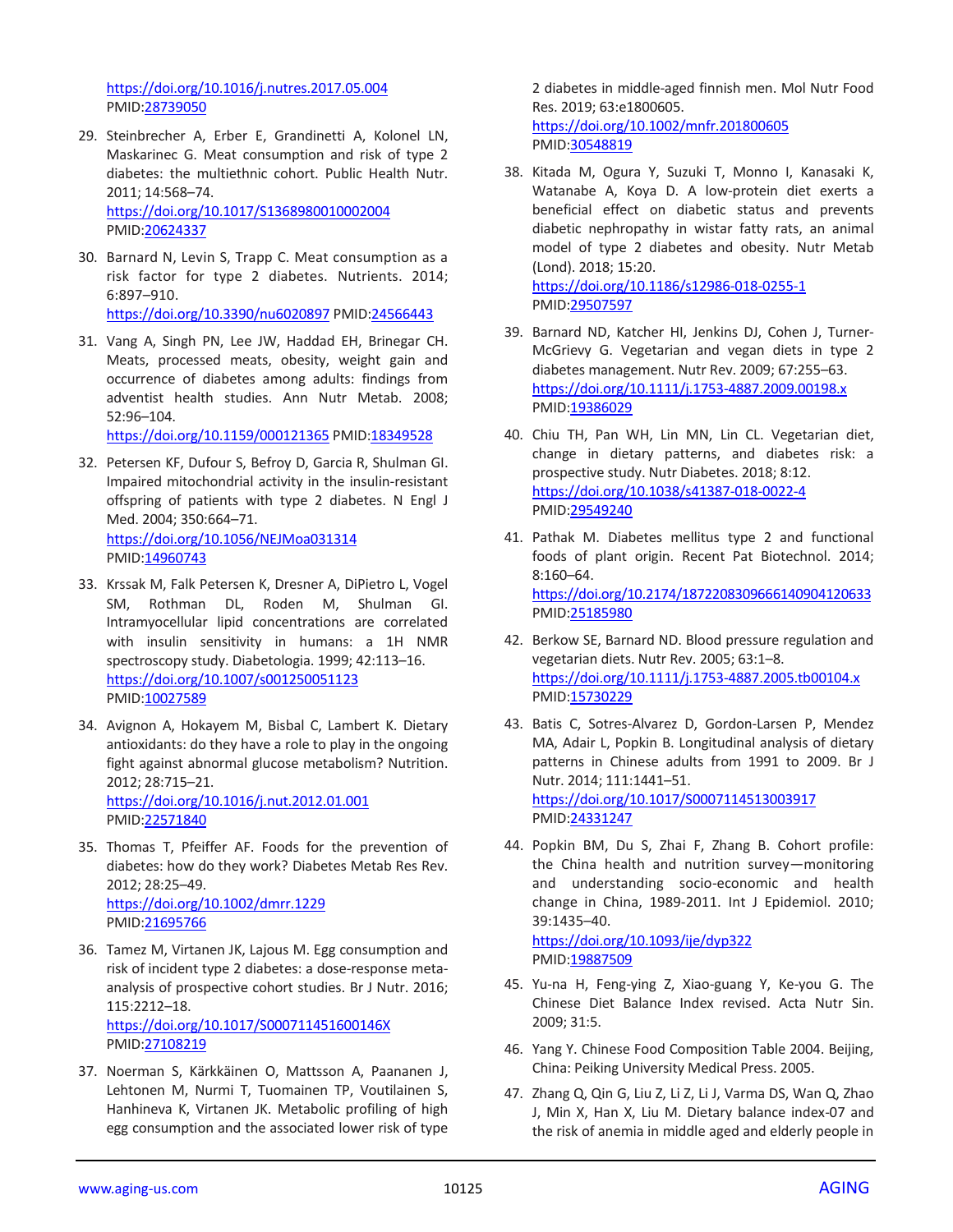Southwest China: a cross sectional study. Nutrients. 2018; 10:162. <https://doi.org/10.3390/nu10020162> PMID[:29385057](https://pubmed.ncbi.nlm.nih.gov/29385057)

- 48. Xu X, Hall J, Byles J, Shi Z. Assessing dietary quality of older Chinese people using the Chinese diet balance index (DBI). PLoS One. 2015; 10:e0121618. <https://doi.org/10.1371/journal.pone.0121618> PMID[:25811834](https://pubmed.ncbi.nlm.nih.gov/25811834)
- 49. Ainsworth BE, Haskell WL, Whitt MC, Irwin ML, Swartz AM, Strath SJ, O'Brien WL, Bassett DR Jr, Schmitz KH, Emplaincourt PO, Jacobs DR Jr, Leon AS. Compendium of physical activities: an update of activity codes and MET intensities. Med Sci Sports Exerc. 2000; 32:S498–504.

<https://doi.org/10.1097/00005768-200009001-00009> PMID: 10993420